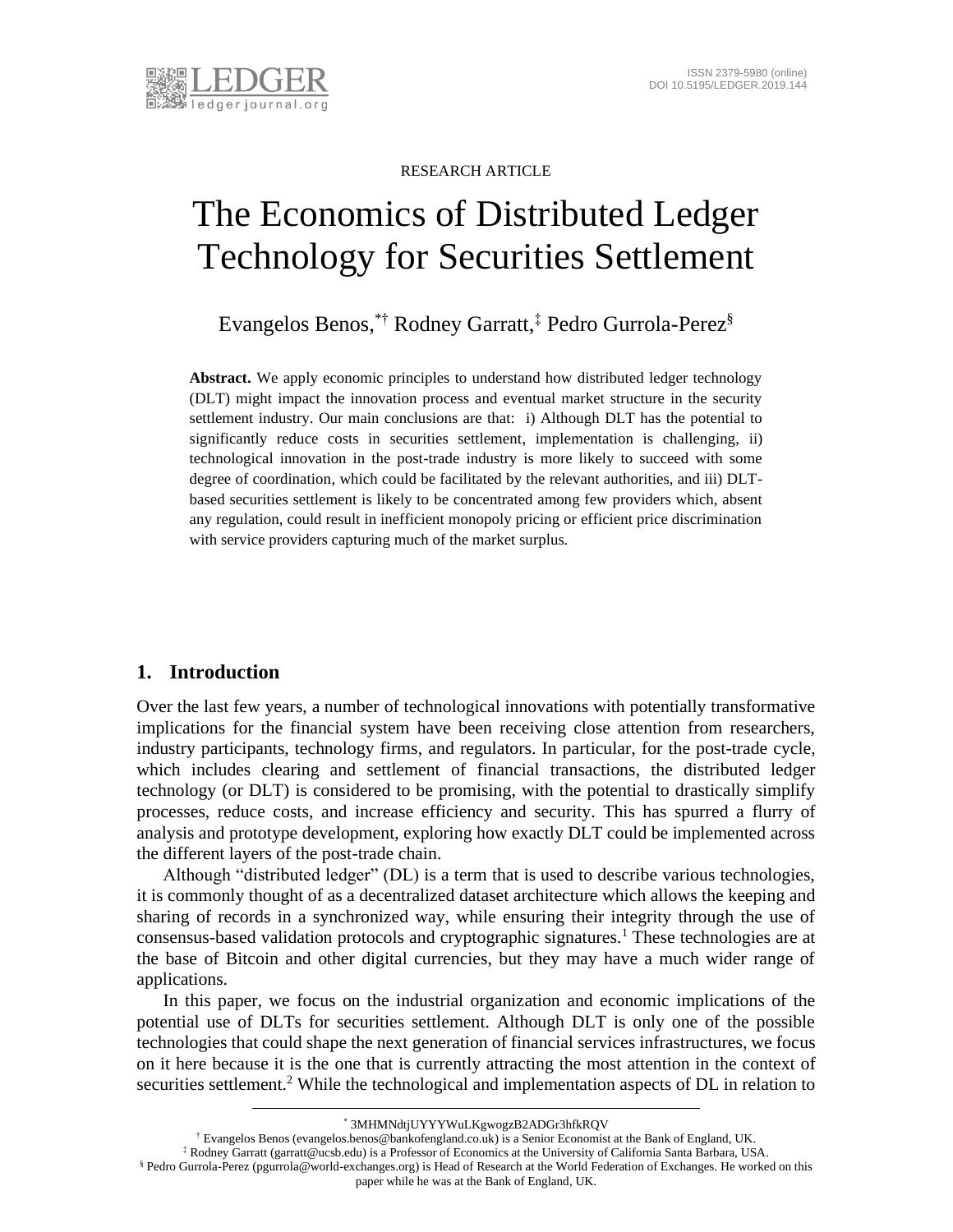the post-trade process have been often discussed, the economics and the role of regulators have received less attention. Thus, our aim is to identify some of the key aspects of the economics of DLT, as it applies to securities settlement, to identify potential market failures as well as potential regulatory interventions that could help address these failures.

Overall, our paper makes three key points. First, while the current industrial structure of securities settlement appears to be inefficient, and while DLT has the potential to eliminate some of these inefficiencies, there are still issues that need to be resolved in order to operationalize DLT, and it is uncertain at this point how or if the technology will ultimately be used in securities settlement.

Second, developing new technological know-how (whether it is DLT-based or not) with the aim of modernizing securities settlement is akin to adding to a public good. For this reason, it is best if research and investment is done in a cooperative rather than competitive manner, which implies that public authorities and regulators can play an important role in facilitating a cooperative outcome.

Third, if a DL (or other) technological solution for settlement ultimately succeeds in replacing existing settlement methods, it is likely to be characterized by network externalities and decreasing average costs. This suggests that the industry may well retain its high degree of concentration. It is possible and likely that a small number of central security depositories (CSDs) will be replaced by a small number of DL network providers and as a result future settlement services may be associated with some form of monopoly pricing. This, in turn, means that regulators could play a role in either ensuring more competitive outcomes or otherwise in regulating the industry so as to minimize deadweight losses and/or the unequal distribution of economic surplus.

<span id="page-1-0"></span>This paper follows a number of other publications, by public bodies, which have sought to highlight the issues and challenges of operationalizing DLT in the financial market infrastructure (FMI) space in general and in securities settlement in particular.<sup>3</sup> A common conclusion reached by these studies is that it is unclear in what form DLT will be ultimately adopted as a solution for securities settlement, if at all. For example, Andrea Pinna and Wiebe Ruttenberg from the European Central Bank (ECB), envisage three potential future scenarios: one in which DLT is adopted to improve internal efficiency while business practices largely remain as they currently are; another in which core players deploy DLT in specific markets, with some players becoming redundant; and a third one where DLT is fully implemented, allowing a peer-to-peer (P2P), largely dis-intermediated system for securities transactions.<sup>4</sup> Similar ideas are also echoed in a number of discussion papers from a variety of private institutions with the views of market incumbents typically being more cautious and less optimistic.<sup>5</sup>

<span id="page-1-1"></span>Many of the proposed DLT solutions for securities settlement are still evolving, and uncertainty over the ability of new technological solutions to overcome inherent technical challenges—together with the industry inertia and monopolistic barriers—makes it difficult to predict whether, how and when DLT will be implemented in the post-trade space. The results will ultimately depend on the efficacy of new technological solutions, the economics of the post-trade industry, market forces, and regulation. In this paper, we examine to what extent DLT could add value and change securities settlement, and we describe the economics of a hypothetical DLT-based security settlement industry. However, it is important to note that our analysis on the economics of DLT innovation and industrial structure should apply equally well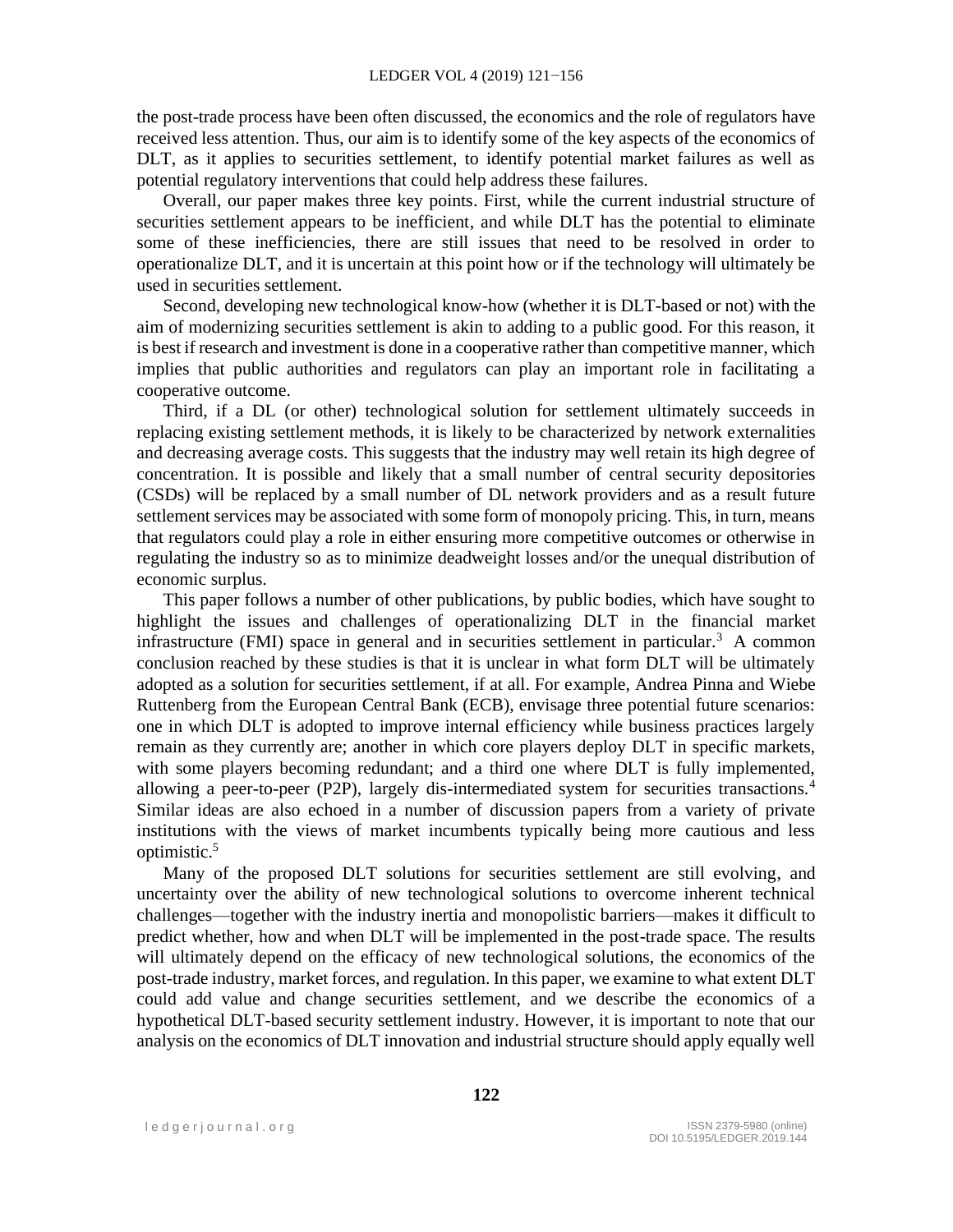to any technological solution likely to be adopted to the extent that such a solution is characterized by network externalities and decreasing average costs.

The rest of the paper is organized as follows. In Section 2 we describe the current shape of the post-trade cycle along with its shortcomings. In Section 3 we describe the main attributes of DLT, and in Section 4 we discuss the potential impact of DLT on the main processes and functions of the post-trade value chain. Section 5 discusses the economics of technological innovation in the post-trade industry, highlights the importance of cooperative arrangements, and explores the role of governments. In Section 6 we discuss the marginal costs of a DLT solution for settlement and argue that marginal costs will be low for DLT technologies that meet industry requirements. We also explore what the structure of a DL-based settlement industry could look like and what role regulators could play in maximizing welfare and ensuring financial stability. Section 7 presents our conclusions.

## **2. Frictions in the Current Post-Trade Processes**

*In this section we look at the main players and processes in the post-trade chain and discuss some of its inefficiencies.* 

The post-trade cycle consists of all processes, intermediaries, and infrastructures that are invoked from the time a trade in a financial security is agreed until the time when it is finally settled. It broadly consists of three core functions: order management (including trade validation), clearing (*i.e.* the calculation of counterparties' obligations), and settlement (*i.e.* the final transfer of assets).<sup>6</sup> **Table 1** presents a summary of the main infrastructures and processes involved in a typical post-trade cycle, and highlights (in blue) the entities responsible for each process.

<span id="page-2-0"></span>Central security depositories (CSDs) are solely responsible for facilitating settlement. In this role, they perform three main functions:

- a) A **notary function**, whereby they keep safe records of issued securities so as to ensure, for example, that no one fraudulently creates and trades non-existent securities (*i.e*. securities with no claims to real cash flows). This notary function is fundamental for maintaining confidence in the system and is therefore critical for financial stability. It needs to be impartial and trusted by all participants, which is why a regulated third party is typically assigned to this role.
- b) **Settlement**, whereby they facilitate the transfer of legal ownership of securities from sellers to buyers, typically via delivery-versus-payment  $(DvP)$ .<sup>7</sup>
- c) **Account maintenance**, whereby they hold and update ownership records following each transaction. CSDs hold and manage the (physical or dematerialized) immobilized securities and they provide accounts where securities are held so that ownership can be easily transferred through a book entry rather than by the transfer of physical certificates. They also provide vaults to hold physical certificates.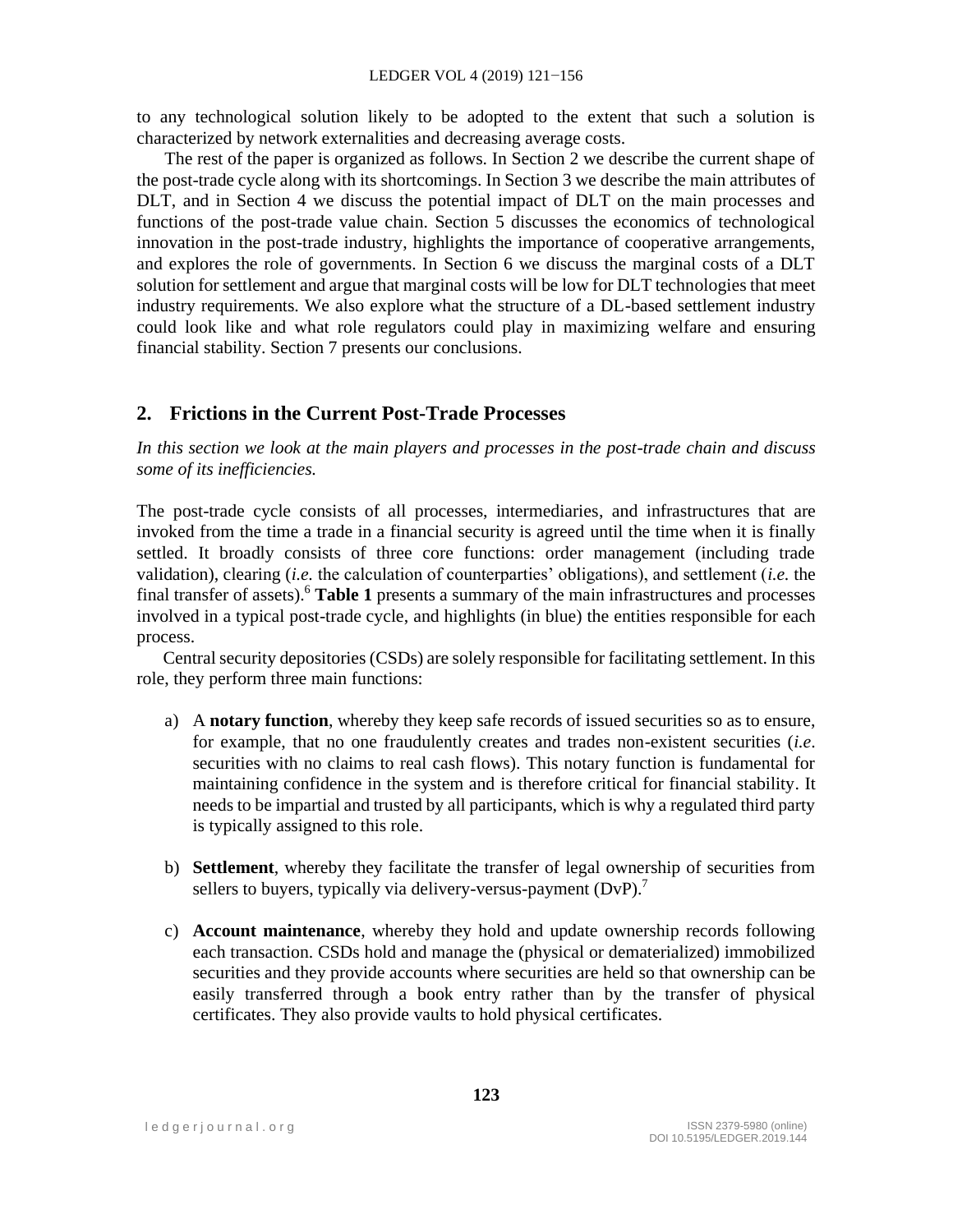In addition to these functions, CSDs may also provide services related to the securities they hold, such as custody, asset servicing, financing, reporting (both internally and to regulators and trade repositories), or securities lending.<sup>8</sup> It is common for domestic CSDs to also perform clearing functions for domestic markets, while international CSDs (ICSDs) EuroClear and Clearstream also clear and settle cross-border securities.<sup>9</sup>

Because of their importance for the correct functioning of financial markets, CSDs operate in a highly regulated environment. They are subject to national laws on securities issuance, settlement, and safekeeping, while being supervised by the relevant authorities—typically the securities or banking regulator—and subject to the oversight of the relevant central bank(s). Since 2014, CSDs in the European Union have had to comply with th[e CSD Regulation](http://eur-lex.europa.eu/legal-content/EN/TXT/?uri=uriserv:OJ.L_.2014.257.01.0001.01.ENG) (CSDR), which stipulates prudential standards and various other requirements as a basis for a common authorization process. CSDs are also subject to Principles for Financial Market Infrastructures (PFMIs) issued by the CPMI, IOSCO, and the FSB[.](#page-2-0) 6

The processes occurring after the trade has been cleared (*e.g.* settlement, custody, asset servicing, etc.) generate a significant amount of revenue in the form of commissions and fees. On the flipside, they represent a substantial cost for market end-users. According to a 2014 Oliver Wyman/SWIFT report, revenue from settlement, custody, and collateral management amounted to \$40-45 billion in 2013, which represented approximately 13% of the total trade value chain (from execution to settlement).<sup>10</sup> Of these, approximately \$3bn corresponded to (I)CSDs and \$39bn to custodians. On the other hand, a 2015 Broadridge whitepaper estimates that the industry spends \$17bn to \$24bn per year in core post-trade processing, reference data, reconciliations, trade expense management, client life-cycle management, corporate actions, tax, and regulatory reporting.  $^{11}$  For the most standardized asset classes—equities and fixed income, excluding OTC derivatives—costs amount to \$6bn to \$9bn annually.

<span id="page-3-0"></span>These costs are partly the result of the participation of several intermediaries in handling a single transaction—each of whom uses its own systems for processing, sending and receiving instructions, reconciling data, managing errors, etc.—with each intermediary in the chain needing to keep an updated record of the transaction. This, together with the lack of standardization, gives rise to costly back-office reconciliation processes. Some analysts estimate that by standardizing post-trade processing systems and rendering them interoperable, market participants could benefit from economies of scale and save \$2–4 billion annually.<sup>[11](#page-3-0)</sup>

The reasons for this complexity are largely historical (*e.g.* use of paper certificates, industry consolidations, etc.), but also a consequence of inertia and aging technology. There may also be legal reasons; for example, direct security ownership has been often replaced by indirect ownership, where investors hold securities through custodians or sometimes through a chain of custodians (a typical example being cross-border investments). Other sources of inefficiencies include lack of competition due to entry barriers and lack of interoperability across providers. As a consequence, these processes translate into higher costs for end-users.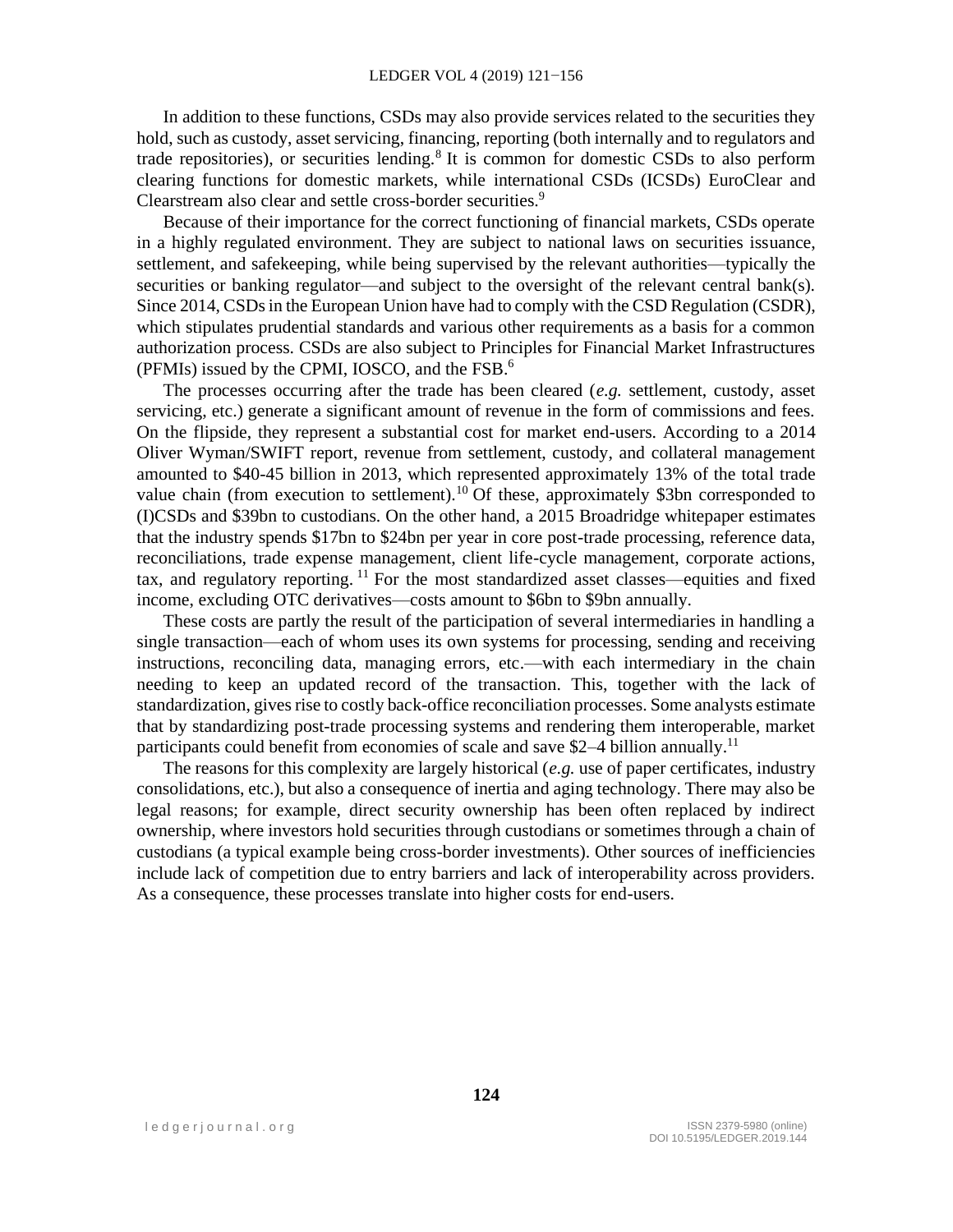|                                                                                           |                                | <b>Functions/Processes</b>                                                                                    | Sell-side | Exchanges,<br>trading<br>platforms | Clearing<br>agents | <b>CCPs</b> | <b>CSD</b> | <b>Custodians</b> |
|-------------------------------------------------------------------------------------------|--------------------------------|---------------------------------------------------------------------------------------------------------------|-----------|------------------------------------|--------------------|-------------|------------|-------------------|
|                                                                                           | Order                          | Trade data input (booking)                                                                                    |           |                                    |                    |             |            |                   |
| Account management, reporting, error management, identity management, security, messaging | management                     | Trade validation: scrutiny, cross-reference,<br>data enrichment                                               |           |                                    |                    |             |            |                   |
|                                                                                           |                                | Calculation and collection of fees and duties<br>(broker fees, taxes, exchange charges,<br>commissions, etc.) |           |                                    |                    |             |            |                   |
|                                                                                           |                                | Margin financing                                                                                              |           |                                    |                    |             |            |                   |
|                                                                                           |                                | Matching, confirmation, SSI enrichment and<br>error resolution.                                               |           |                                    |                    |             |            |                   |
|                                                                                           | Clearing                       | Netting                                                                                                       |           |                                    |                    |             |            |                   |
|                                                                                           |                                | Margins calculation                                                                                           |           |                                    |                    |             |            |                   |
|                                                                                           |                                | Novation                                                                                                      |           |                                    |                    |             |            |                   |
|                                                                                           | <b>Settlement</b>              | Risk management<br>Exchange of payment and securities                                                         |           |                                    |                    |             |            |                   |
|                                                                                           |                                |                                                                                                               |           |                                    |                    |             |            |                   |
|                                                                                           |                                | Reconciliation of positions, cash and<br>collateral                                                           |           |                                    |                    |             |            |                   |
|                                                                                           |                                | Risk management                                                                                               |           |                                    |                    |             |            |                   |
|                                                                                           | <b>Notary function</b>         |                                                                                                               |           |                                    |                    |             |            |                   |
|                                                                                           | Depositary                     |                                                                                                               |           |                                    |                    |             |            |                   |
|                                                                                           | <b>Asset servicing</b>         | Management of corporate actions, close-out                                                                    |           |                                    |                    |             |            |                   |
|                                                                                           |                                | of positions, exercise/delivery notices, etc.                                                                 |           |                                    |                    |             |            |                   |
|                                                                                           | Custody                        | Maintaining indirect ownership records                                                                        |           |                                    |                    |             |            |                   |
|                                                                                           |                                | Management of changes during the lifecycle                                                                    |           |                                    |                    |             |            |                   |
|                                                                                           | Collateral                     | Access and movement of collateral on                                                                          |           |                                    |                    |             |            |                   |
|                                                                                           | management                     | behalf of clients                                                                                             |           |                                    |                    |             |            |                   |
|                                                                                           | Cross-border<br>intermediation |                                                                                                               |           |                                    |                    |             |            |                   |
|                                                                                           | <b>Securities lending</b>      | Lending securities to facilitate settlement                                                                   |           |                                    |                    |             |            |                   |

Table 1. Typical processes, intermediaries and infrastructures in the post-trade cycle.

## **3. Distributed Ledger Technologies (DLT)**

*In this section we provide an overview of DL and blockchain technologies and of their main design features.*

In traditional centralized database architecture, information is located, stored, and maintained in a single location and is controlled by a central administrator, who ensures its integrity. The data is usually stored in raw form and there is some sort of security perimeter which protects the database from external attacks.

Distributed databases provide an alternative configuration where the database (or copies of it) is spread across the network and is stored at different physical locations. Although the database is shared across nodes, the control of it is usually centralized and the integrity of the database relies on a central administrator. A centralized application is used to manage the database and synchronize the data. The nodes are inside the security perimeter, are trusted, and access is controlled by the network administrator.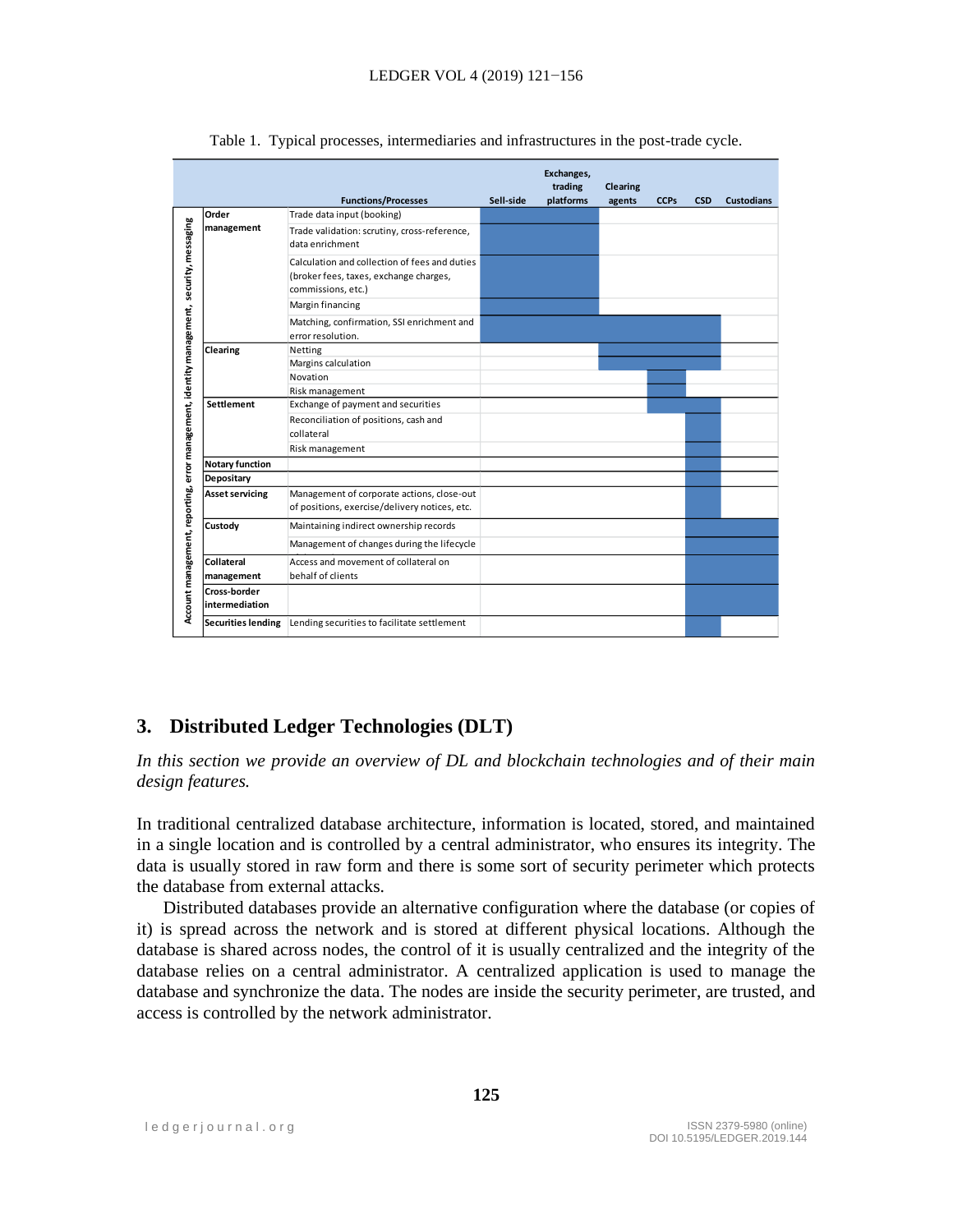A *distributed ledger* (DL) is a distributed database, in the sense that each node has a synchronized copy of the data, but departs from the traditional distributed database architectures in three important ways:

- (1) *Decentralization:* The control of the database (read/write access) is *decentralized;*  that is, it is performed by multiple (or all) network participants. There is no need for a central administrator to ensure the integrity of the data or its consistency across nodes. Instead, this is achieved through some consensus mechanism or validation protocol.
- (2) *Reliability in trust-less environments:* The consensus mechanism ensures the consistency and integrity of the database even if the parties involved do not fully trust each other.
- (3) *Cryptographic encryption:* The ledger uses cryptographic encryption tools to deliver (1) and (2) above.<sup>12</sup>

When compared with traditional distributed databases, these three characteristics have made DLT an attractive candidate for applications in the post-trade industry. While distributed databases can also provide shared, synchronized copies of the ledger—and this could reduce the number of reconciliation processes—decentralization would allow the nodes a greater control over their own information, and could further reduce costs by facilitating the disintermediation of the post-trade process. Finally, while traditional distributed databases rely on trusted nodes and keep the copies of the ledger within a security perimeter controlled by the central administrator, the ability of operating safely in a competing environment with untrusted third parties is a critical component of any potential application in the financial industry.

A *blockchain* is a particular DL architecture in which data are batched into a sequence of blocks linked to each other using cryptographic tools. This dependence of the various blocks of data on the previous blocks makes it extremely difficult to retroactively alter the database.<sup>13</sup> Thus, the blockchain forms a perpetual chain of immutable records.

*Access and validation rights***—**There are different types of DLs according to their accessibility restrictions and the type of consensus processes employed to ensure the integrity of the ledger. In terms of who has access to the data. DLs can be:

- *Public*, whereby any user is allowed to read/view the ledger, or
- *Private*, whereby only approved participants have access to the data.

Similarly, depending on who is allowed to validate the ledger, DLs can be:

• *Permissioned*, whereby only a specific group of trusted users can validate or modify entries to the ledger or,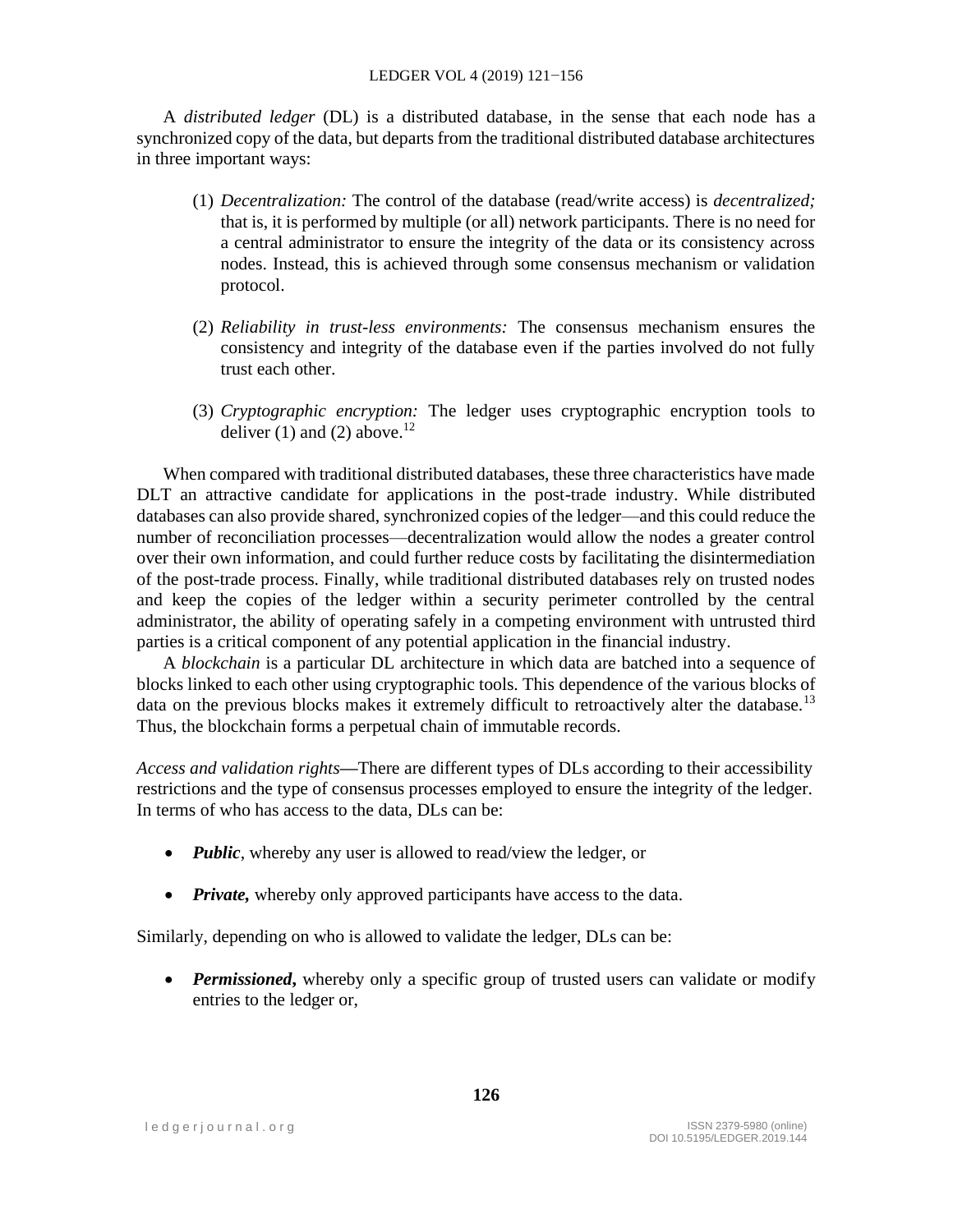• *Permission-less,* whereby anyone is allowed to build and verify the ledger. The fact that no central authority is needed to validate entries to the ledger makes it resistant to censorship;<sup>14</sup> that is, no actor is able to prevent a transaction from being added to the ledger.<sup>15</sup>

Accessibility is closely related to privacy and confidentiality. In a public ledger, like Bitcoin, anyone can see (for example) that user A has paid an amount X to user B (although the true identities of A and B may be unknown), while security transactions usually require confidentiality. With the exception of regulators and trade repositories, in most cases only those parties with a legitimate need to know should be able to see the details of a transaction. Ensuring confidentiality in a DLT implementation is still a challenge and constitutes an important research question. Moreover, financial markets are subject to regulatory oversight and so permission-less structures could pose a challenge, given their potential opacity. For these reasons, the settlement industry is mainly focussing on private, permissioned ledgers, where validation rights are limited to a trusted set of participants, and where nodes can be assigned different roles, with different access rights.

*Consensus mechanisms—*As with any database, to ensure the integrity of the ledger, modifications to the ledger have to be validated. For each new transaction, for example, somebody has to check whether the counterparties have enough assets (or cash) in their accounts and to make sure these same assets (or cash) are not being used in more than one transaction  $(i.e., that there is no double-spending).<sup>16</sup> To solve this problem without depending on a central$ authority for trade validation, DL protocols typically rely on a consensus mechanism by which a selected subset (or even all) of the nodes agree on which trades are valid and which is the most recent version of the truth. The design of the consensus mechanism will largely depend on whether the DL is permissioned or not.

In permission-less DLs the identity of the participants is unknown and therefore a consensus mechanism is required which does not rely on trusting the participants or knowing their identity. Such a validation protocol cannot be based on simple majority (each node has a vote), as it would allow an attacker to alter the ledger by creating nodes and controlling more than half of the votes. So the question is one of how participants can share validation rights without significantly compromising the security of the system due to the risk of Sybil and denial-ofservice attacks.<sup>17</sup> Bitcoin's solution was a consensus mechanism based on **"Proof-of-Work" (PoW)**; such "proof" is achieved by solving a computationally-intensive mathematical problem which makes it economically expensive for a single attacker to have under his control enough computing power to alter the ledger.<sup>18</sup> In theory, under the rule of one-CPU-one-vote, an attacker would need to control at least 51% of computing power to alter the ledger; however, under certain circumstances, controlling even 30% of computing power might be sufficient to alter the ledger.<sup>19</sup>

Another type of validation system is the **"Proof-of-Stake" (PoS)** consensus process. This assigns a participant a share of validation rights according to its stakes in the system. The criteria to measure the validators' stake in the system can vary. They can be measured in terms of internal tokens or off-ledger assets pledged as collateral, or they can be based on the reputation of the validator in the network (if their identity is known). Some PoS processes require voters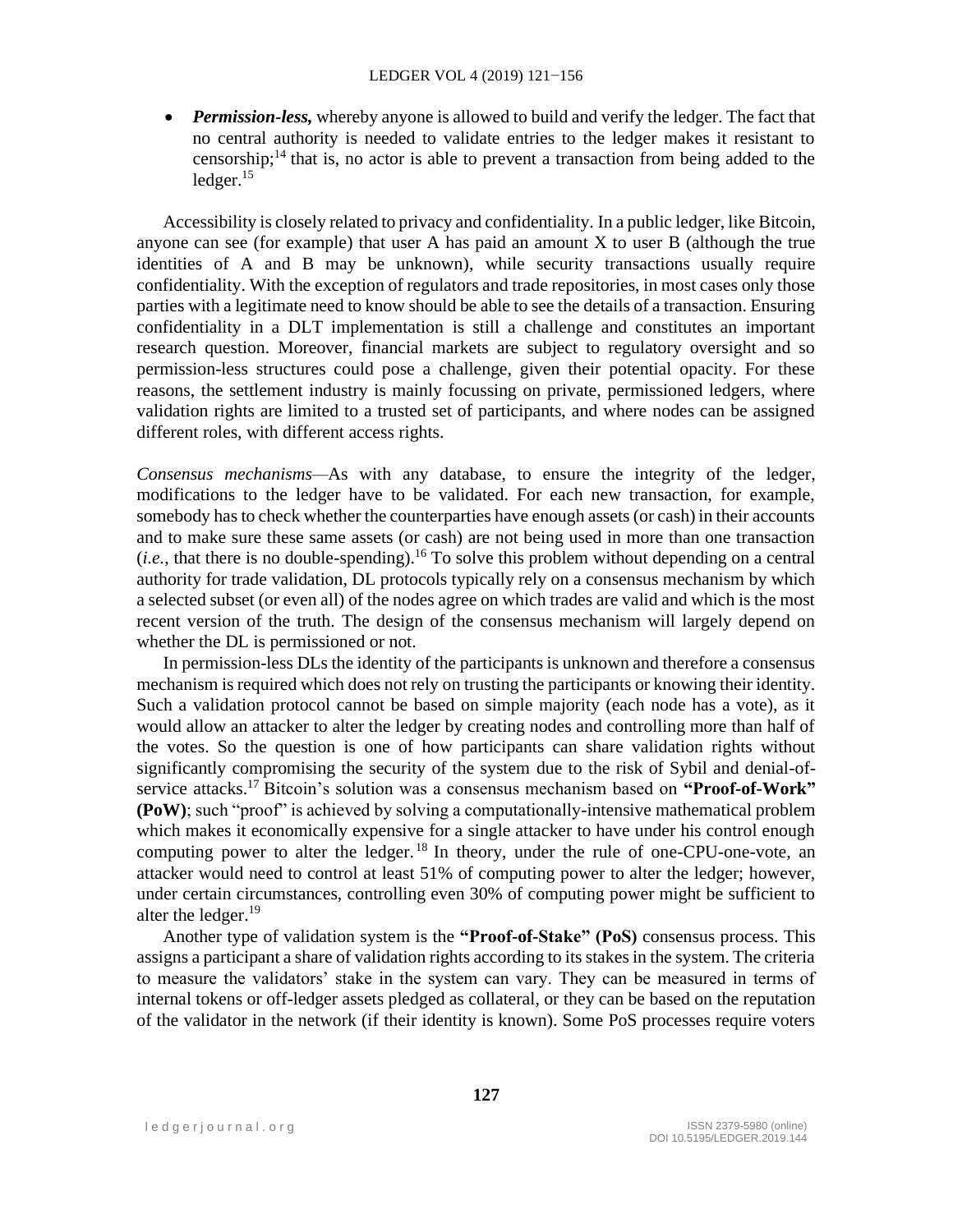to place "bets" on the true state of the ledger, so would-be attackers trying to claim something false would be in a minority with their prediction and lose their bets.<sup>20</sup>

Permissioned systems do not have to solve the problem of an untrusted network and therefore are capable of processing transactions faster and are cheaper to maintain than capitalintensive permission-less systems. On the other hand, permissioned systems are arguably more open to censorship and reversibility.

**Figure 1** illustrates the relation between different accessibility options and the types of validation protocols.



Fig. 1. Accessibility and validation DL configurations.

*Smart contracts—*An important new feature of DLT is that it is not only a database, but can also include executable code as part of the ledger to create what has been fancifully labelled as a *smart contract*. Perhaps the best way to understand smart contracts is to contrast them to what occurs in a Bitcoin transaction.<sup>21</sup> Bitcoin transactions are push notifications: bitcoins represent *unspent transaction outputs* (UTXOs) and validation requires checking that a person sending a bitcoin does in fact have that UTXO. Once an UTXO is sent it is destroyed and a new UTXO is generated, and the process of spending and validation is repeated. In order to implement smart contracts, more information about the current "state" of the network is required. For example, a smart contract that is used to automatically calculate and pay periodic coupon payments would require information of the current and past states to execute and keep track of the payments.

In the context of post-trade processes, the concept of smart contract goes beyond record keeping and data sharing and may have much deeper implications. For example, the embedding of pre-specified code in the ledger will presumably allow legal agreements to automatically execute their legal clauses. This could reduce the ability of counterparties to *ex-post*strategically renege on their contractual obligations which, in turn, could affect other contract parameters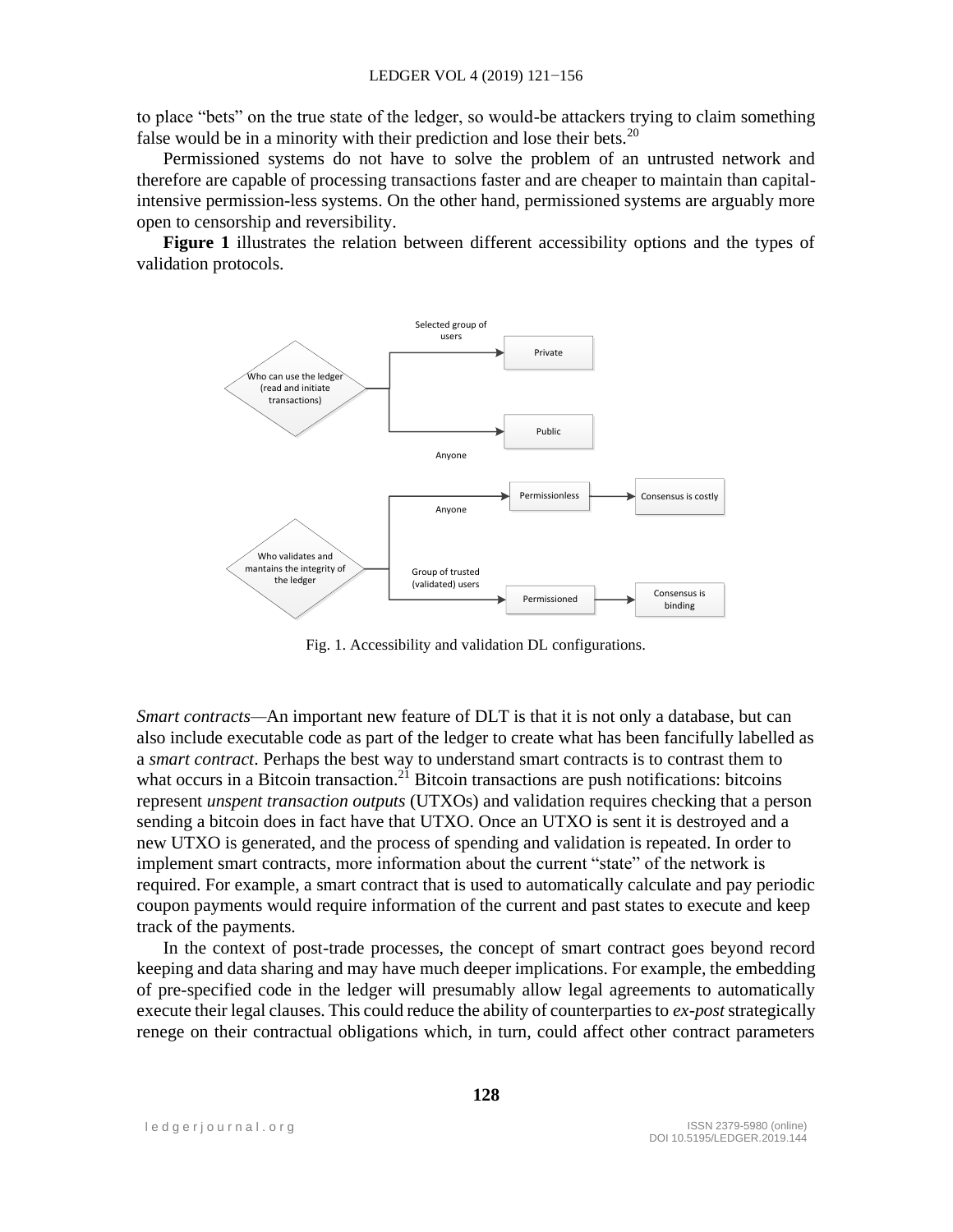such as the price, and could also lead to smart contracts being used as a means of signalling high credit quality in case this is not otherwise easily verifiable.

However, there are still significant questions around how this could be implemented in practice, including how to translate the legal contract terms into code and what the legal implications might be, or how a smart contract will interact with an external source of data (*e.g.* with LIBOR rates data). On the other hand, the development of smart contracts could help the industry reach common standards in the same way that ISDA master legal agreements simplified derivatives trading.

## **4. Is DLT the Solution to Post-Trade Frictions?**

*In this section we discuss how DLT could potentially add value to the post-trade cycle and what some of the main risks and challenges are.* 

Modern-day financial securities mostly exist in de-materialized form, meaning that ownership of a given security is essentially a piece of information specifying that a legal person (individual or corporate entity) is entitled to a specific stream of cash flows and other privileges (*e.g.* voting rights) which correspond to the particular financial security. Thus, security custody and transaction settlement boil down to maintaining, processing, and validating this information. The key issue is whether and under what circumstances it is better to do this using DLT.

The discussion in this section applies to both legacy and newly-issued securities. For legacy securities, some post-trade processes could be carried out on a DL while using existing CSDs as ultimate custodians. For example, validation and uniqueness checking could be done on a DL using a token representing the security and the CSD, or a node in the ledger acting as CSD would provide legal certainty to settlement. Newly issued securities could be designed to exclusively settle on a DL.

There has been a significant amount of effort dedicated to understanding what potential benefits DLT could bring to the post-trade cycle, what the main risks are, and what challenges it faces, for example a US Federal Reserve working paper by David Mills *et al.* and the ECB occasional paper by Pinna and Ruttenberg mentioned earlier.<sup>[3,](#page-1-0) [4](#page-1-1)</sup> What emerges from these analyses is that, while DLT has great potential to add value to different layers of the post-trade process, it should not be seen as a panacea and still has to overcome challenges before it can deliver some of these benefits. Implementation and operational risks (*e.g.* cyber risks and the risk of fraudulent activities) and the risks derived from increased interconnectedness are often cited—as they were in a 2017 European Securities Markets Authority paper—as major priorities to be considered[.](#page-1-0)<sup>3</sup> On the other hand, as we point out below, some of the benefits usually associated with DLT, like shorter settlement times, are not necessarily hindered by technology, but by current market practices.

In general, we think DLT might impact the post-trade cycle in a number of ways. We first discuss the potential benefits:

• *Reducing reconciliation and data management costs:* Having a distributed, synchronized record of security ownership which is shared by the relevant participants can simplify and automate many of the processes currently involved in the post-trade cycle, reducing the need of reconciliation, providing a common standard and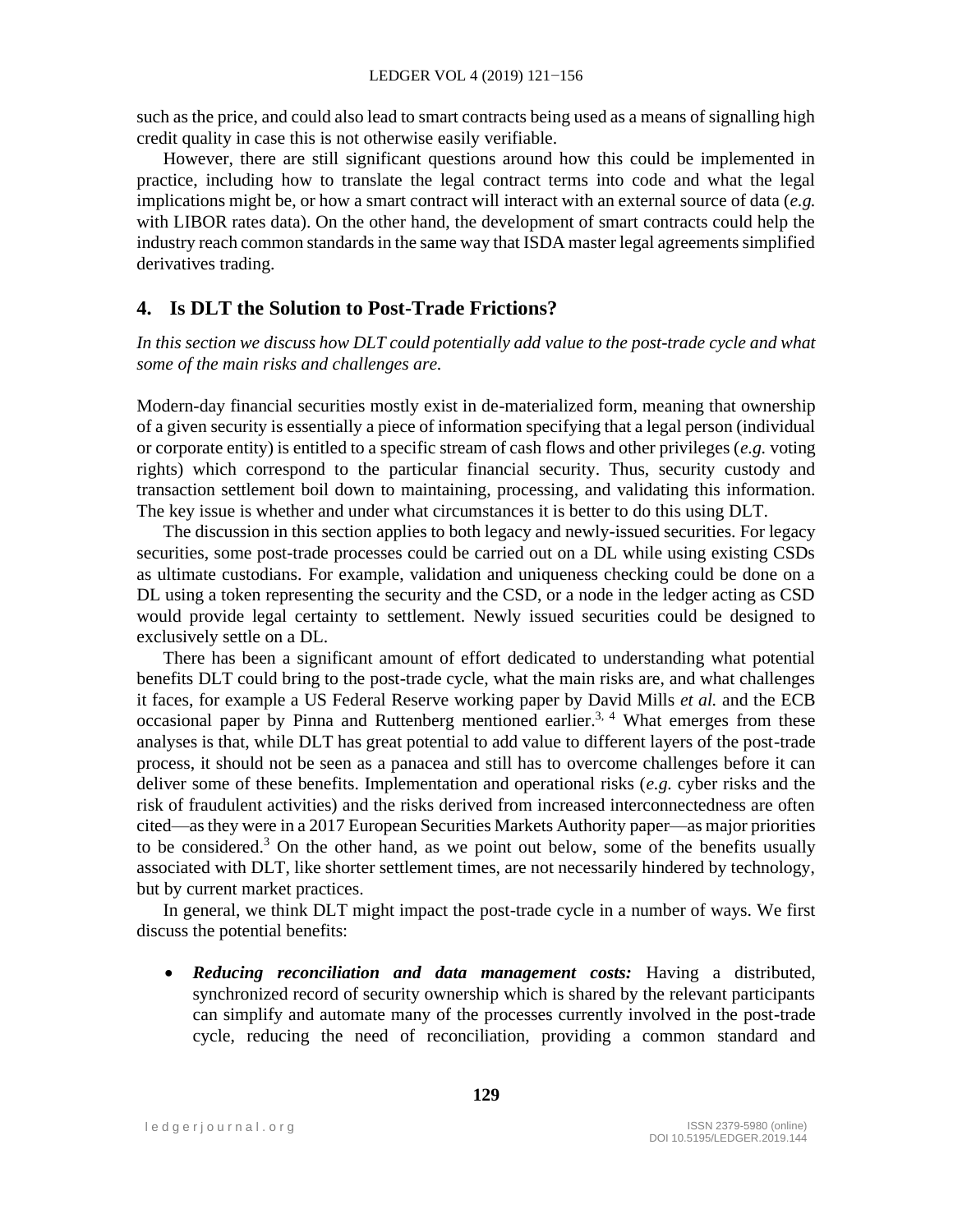eliminating the need of centrally maintaining back-up systems. It is hard to estimate by how much these costs would be reduced by the DL technologies. Santander estimates that more efficient digital ledgers could cut costs in the banking industry by up to \$20 billion a year.<sup>22</sup> However, Michael Mainelli and Alistair Milne conclude, based on focus group meetings with industry participants, that cost savings from proposed applications of DLT are largely illusory.<sup>23</sup>

- *Flexible settlement times:* DL technology could reduce the duration of the settlement cycle for securities transactions; however, most current settlement cycles are not long because of technological limitations but because of banks' back-office processes, legal arrangements, and liquidity management practices.<sup>24</sup> In the case of Gilts  $(T+1)$  or equities (T+2), for example, participants have at least a full working day to prepare for settlement and borrow securities or cash if needed. A cycle of T+0 would nearly eliminate settlement risk, but would also require prepositioning cash or securities in advance of the trade which would have implications for liquidity management.<sup>25</sup> Because of this, current DLT implementations are offering flexibility in settlement times,<sup>26</sup> allowing for faster settlement times for those participants who want to reduce their settlement risk exposure.
- *Automated clearing:* According to the PFMIs, clearing is the "computation of counterparties' obligations to make deliveries or payments on the settlement date."<sup>[6](#page-2-0)</sup> In a DL environment for cash securities settlement, once the trade is agreed between the two counterparties the calculation of obligations could happen simultaneously, since all the relevant information would already be shared between participants; however, the absence of the netting benefits that clearing provides would increase the liquidity demands for settlement. Therefore, any DL solution would also need to include netting algorithms. If that were the case, DL could potentially eliminate the need for a clearing agent, thereby reducing costs and operational risk. Nevertheless, the case for clearing would likely remain where there is still counterparty credit risk, like in derivatives transactions.
- *Direct ownership:* In the current market design, it is common to find that investors are not the direct owners of their securities, but only hold them indirectly through chains of custodians that operate between issuers and investors. This is partly a legacy from the time where securities were issued as paper certificates and had to be immobilized to facilitate their trading through book-entry transfers. However, custody chains reduce investor rights to the least favorable custody term operating in the chain.<sup>27</sup> In principle, a DL solution could facilitate direct ownership, reducing legal and operational risks and intermediation costs for the investors. It could also increase transparency, as investors could have direct access to their holdings and issuers could keep track of beneficial owners.
- *Traceability and transparency:* To the extent that DL provides an immutable record, one can trace back the history of any flow of funds or securities. Also, any amendments to the ledger are traceable.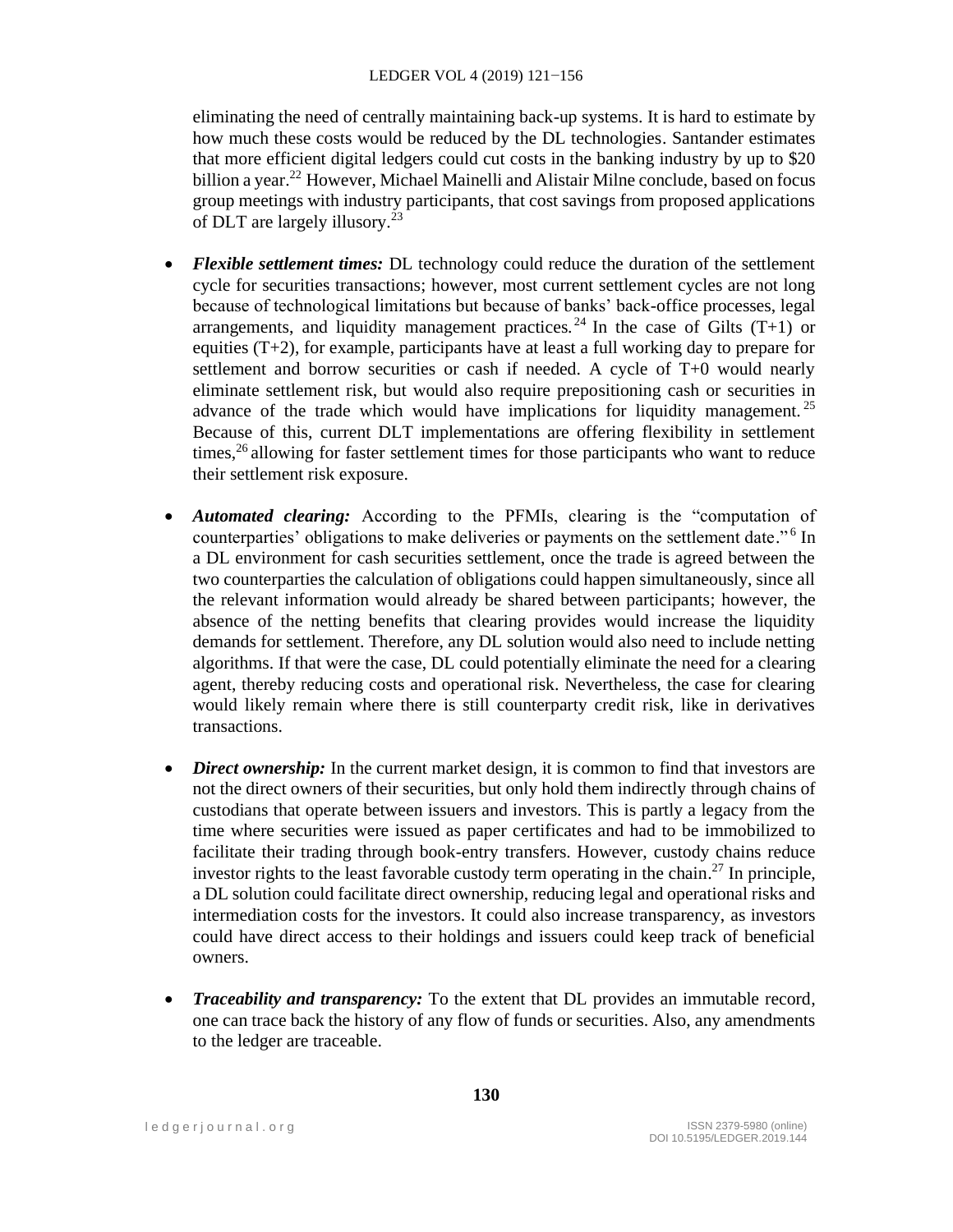• *Enhanced security and resilience:* A decentralized system with no single point of failure is more resistant to a single- (or even multiple-) node attack. And having a distributed database enables faster recovery in the event of such attacks. The use of cryptographic signatures to access data and the encryption of the elements of the ledger will also enhance security.

On the other hand, there remain significant challenges to the implementation of DLT and there are also important risks associated with these innovations. Some of these issues are particularly relevant in the securities settlement space and would largely determine which DLT configurations will be adopted, if any at all:

- *The notary function:* In its role as a notary, the CSD ensures and guarantees that the issued securities and any transfer of ownership are correctly recorded. In a DL environment, while the integrity of the records is ensured by the integrity of the ledger itself, a trusted body may still be needed to guarantee the validity of securities issued. In that case, the question is whether this function will be the responsibility of a single entity (potentially a CSD) or of a set of (trusted) validators. Some important legal issues would still need to be resolved, for example, with regards to territorial requirements concerning restrictions on where data can be physically maintained, or with regards to existing regulations which require asset issuance and registration to be performed by a CSD.
- *The depository function:* Migration to a DL would require integrating the ledger with legacy assets currently held by custodians or depositories. One solution could be to use digital tokens to represent off-ledger assets, but such a "tokenisation" mechanism would perhaps require a trusted entity guaranteeing a faithful correspondence between tokens and assets and would also require consideration of what the legal status of the tokens could be. New securities, on the other hand, could potentially be designed as purely digital assets. In both cases, changes to the regulatory and legal frameworks may be needed.
- *Delivery versus payment (DvP)*: To provide DvP, the DL should be able to interact simultaneously with cash accounts. And depending on how the DL interacts with the cash leg, we can think of two possible options:
	- o The DL interacts internally with the cash leg. In other words, the DL moves digital cash. This implies that there are digital currency accounts with the Central Bank and that payments can be made in digital central bank money through the  $DL.^{28}$
	- o The DL interacts with external cash accounts (or a digital cash ledger). This would require an interface between the DL and the cash accounts of the participants. Such interface could be one or more entities linking the DL with the participants' external accounts. This would not be very different from the functions currently performed by settlement banks.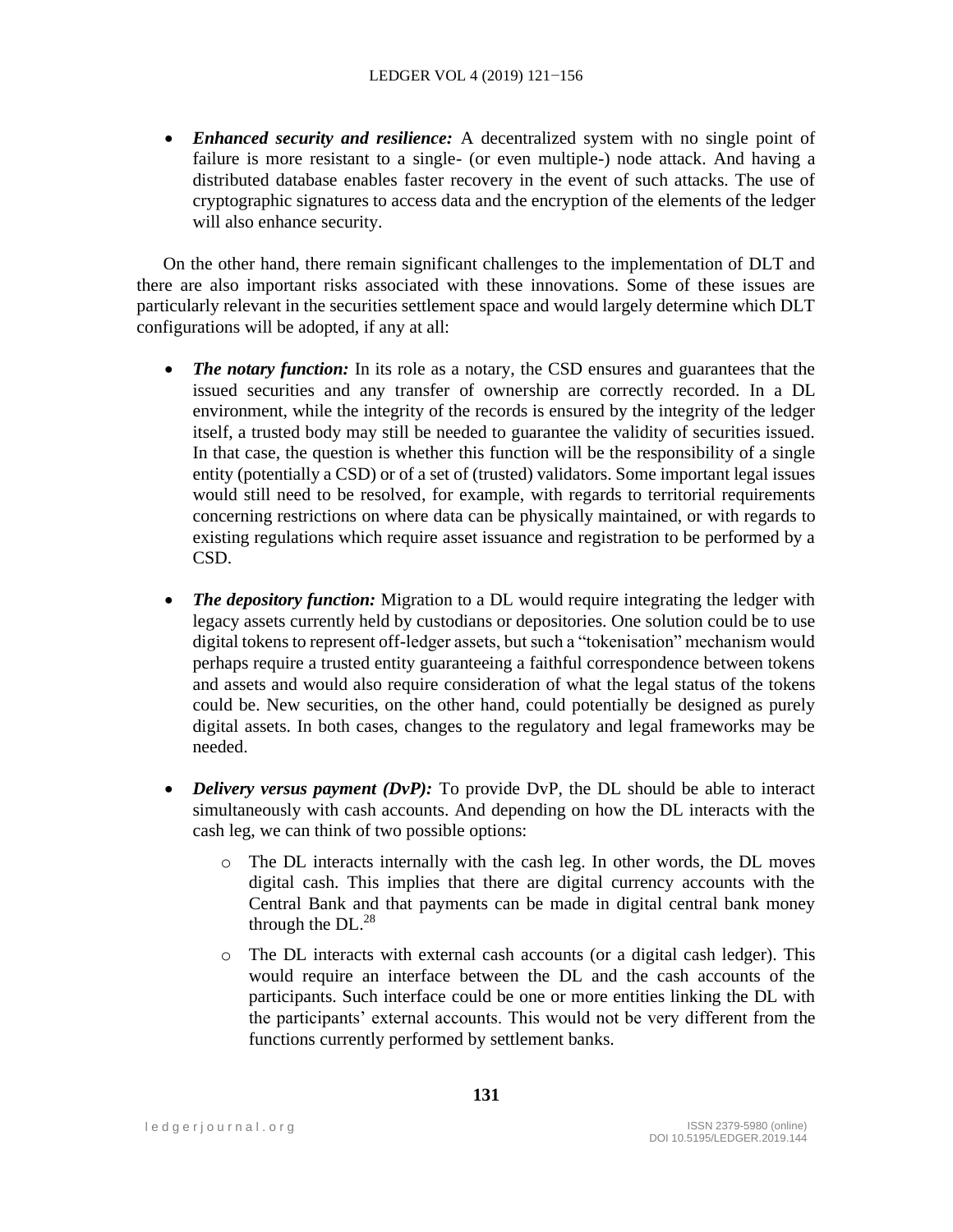- **Settlement finality:** This is a critical element for risk management. According to the PFMIs, there should be a clear legal basis regarding when settlement finality occurs, in order to define when key financial risks are transferred in the system—including the point at which transactions are irrevocable.<sup>[6](#page-2-0)</sup> A known problem with DLs is that consensus mechanisms like the one used by Bitcoin can only guarantee probabilistic finality, due to forking.<sup>29</sup> Although this probability converges to 1 as time passes, settlement finality requires certainty about the point at which the trade becomes final. Non-PoW protocols exist that avoid this problem.
- *Legal ownership:* Settlement requires a formal (*i.e.* legally defined) indication of transfer of ownership once securities and cash have changed hands. Thus, an important issue that needs to be addressed is whether a DL entry can legally constitute proof of ownership.
- *Trade matching and error management:* It has been pointed out that there are still significant obstacles to using  $DL$  for trade matching.<sup>30, 31</sup> This is because  $DL$  does not necessarily have the functionality to compare different data domains, to address contract mismatches or to process exceptions. The case of Bitcoin is a very simple (onedimensional) case compared with security transactions where matching may be required over a big number of attributes with complex rules and cross-dependencies. Some commentators believe that central matching may continue to be required as pre-ledger processing. On the other hand, the already intricate aspects of exception management in financial transactions are further complicated by the immutability of the ledger and the lack of a central administrator.
- *Confidentiality:* Regardless of the rules implemented to reach consensus, the validation typically involves multiple participants and therefore appears to be in conflict with the confidentiality required in security transactions, where the contents of a transaction need to be invisible to everyone except to the parties involved in the transaction. To solve this problem, one option could be to adopt a DL design where the consensus mechanism only involves a trusted authority and the transacting parties. In some platforms, consensus between firms is achieved at the level of individual deals, not the level of the system, and so transactions are validated by parties to the transaction rather than a broader pool of unrelated validators. <sup>32</sup> Another proposed solution is to isolate in segregated ledgers the transaction data from the data needed for validation, keeping the ledgers linked through a "synchronization log."<sup>33</sup> Alternatively, the consensus protocol could include some mechanism (like zero-knowledge proof protocols (ZKPs), for example) by which other parties can participate in the validation process without knowing the actual contents of the transaction. To date, however, there is no implementation of ZKPs that is scalable enough to be used in a production environment.
- *Identity management:* Private permissioned structures seem the most favoured by the industry to be adopted for securities settlement. Identity and access management is currently centralized in a few trusted entities (CSDs, CCPs). These same entities could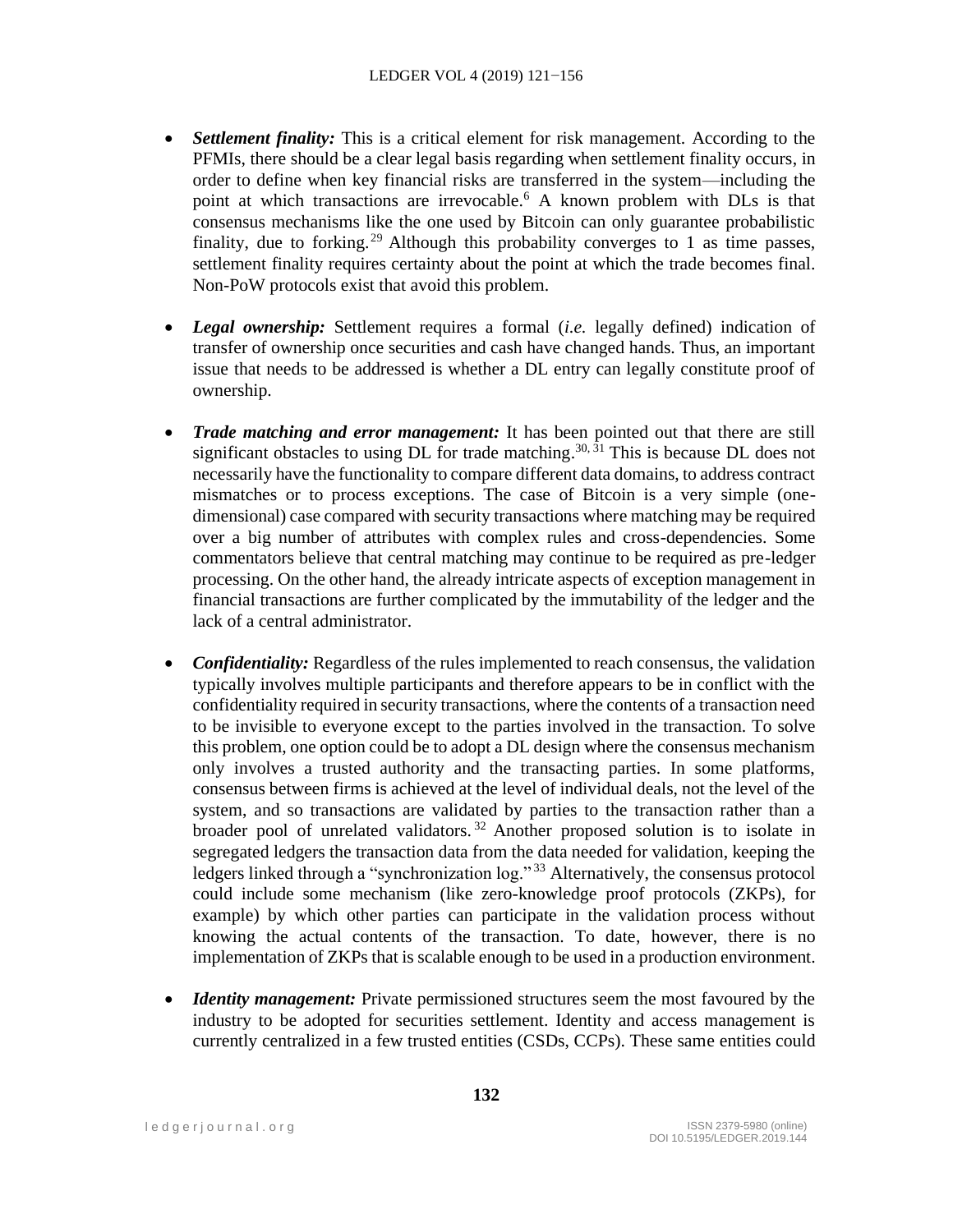#### LEDGER VOL 4 (2019) 121−156

perform a similar function using a centralized distributed ledger. They would validate identities and verify credentials. But if the ledger is to be decentralized, then it is critical to find processes by which identity and access management can be effectively controlled and protected from attacks. Additionally, if identity verification is done through cryptographic keys, there should be a trusted mechanism for issuing and replacing such keys.

• *Scalability:* Securities settlement requires the capacity of processing a large number of transactions in a secure and reliable way. Moreover, any settlement platform should have sufficient capacity to handle potential increases in volume in times of market stress. This places further restrictions on the choice of validation protocol, to the extent it can limit the rate at which transactions can be processed.

In summary, the extent to which the benefits, risks, and costs associated with DLT could materialize will depend on how the above issues are addressed and which DL configuration is adopted. At one extreme, DLs could simply improve on existing technical aspects of database management, with the current actors playing essentially their same roles. At the other extreme, DL could potentially allow for a complete disintermediation of the whole post-trade process, from security issuance to settlement, enabling a pure P2P transaction structure. Many of the challenges we have mentioned point to intermediate solutions, where different nodes may have different roles and where a subset of nodes continue performing the same core functions.

How the above questions are addressed will also determine which processes in the posttrade value chain could become redundant (if any), what services would still be required, or what new roles may emerge. Custodians, for example, manage their clients' securities or collect investment income generated by client assets, functions that could potentially be automated with smart contracts. But they also offer solutions beyond DLT, like cross-border intermediation, where an institutional investor may benefit from the link between its local custodian and a foreign custodian to overcome differences in trading systems and regulations when trading a foreign security. Similarly, some of the current processes performed by CSDs may not be required under some DL configurations, but CSDs may still be needed for securities issuance or to manage access and permissions in the network, for example.

## **5. DLT Innovation and the Role of Governments**

*In this section we discuss how DL technologies might evolve in the current post-trade industry landscape. We argue that innovation in securities settlement may be best achieved through cooperation and that governments can play a role in encouraging cooperative research.*

We begin this section by characterizing the current structure of the securities settlement industry. We then discuss how various features of DLT may determine whether innovation will take place by incumbents, start-ups, or consortia. We also discuss features of the current landscape that indicate why the current environment may be ripe for innovation. Lastly, we discuss the role government might play in achieving an efficient market outcome. It should be noted at this point that our arguments on how best to facilitate innovation are not exclusive to DL technology.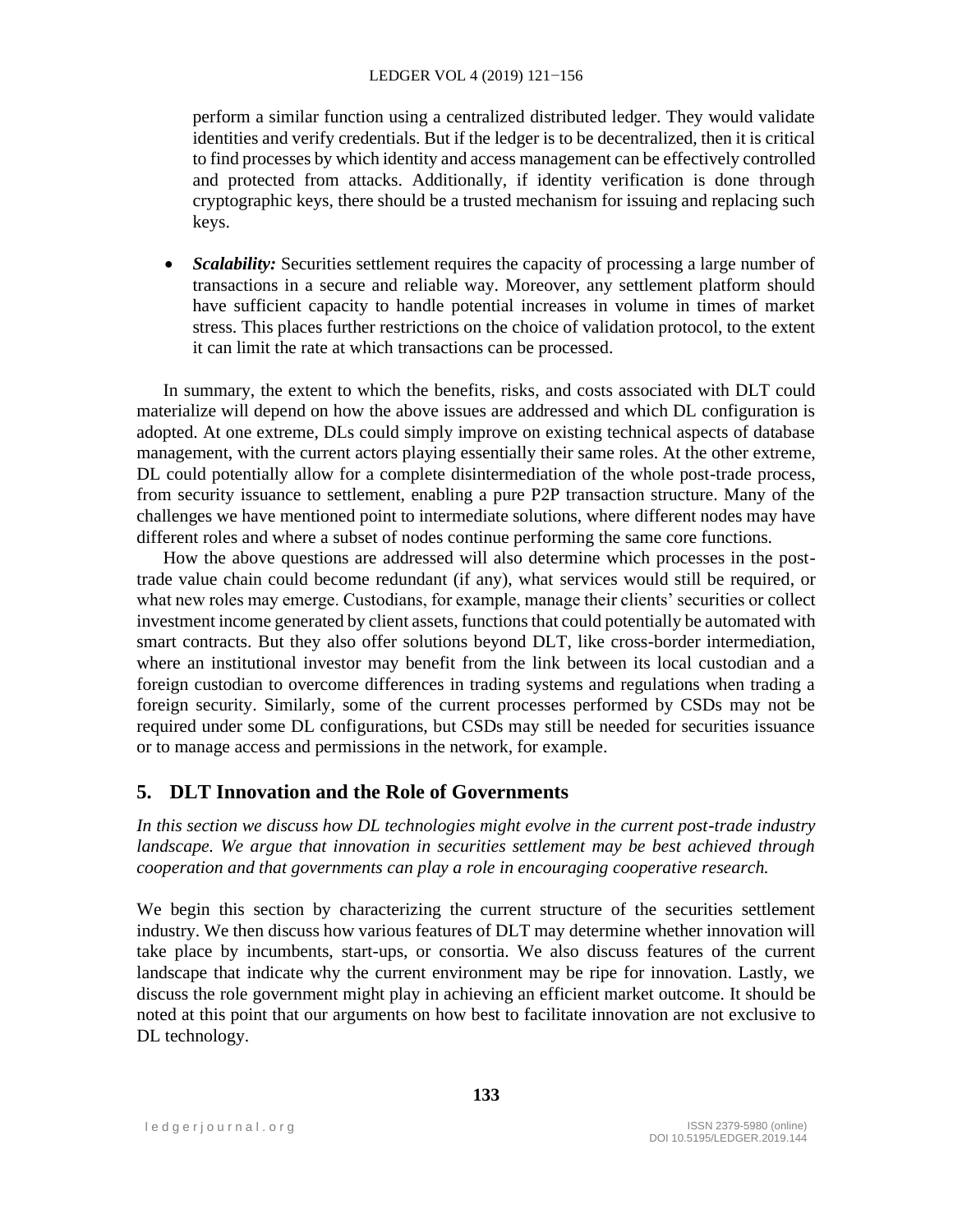*5.1 The industrial organization of securities settlement—*The settlement industry tends to be monopolistic at a domestic level, with little or no competition among providers. This is because the core functions of a CSD strongly benefit from network externalities and low marginal costs and therefore naturally gravitate into monopolistic structures.

In the EU, for example, most countries have one CSD to service their domestic securities.<sup>34</sup> The situation is similar at a global level, with most CPMI countries having a single domestic CSD.<sup>35</sup> There are two international CSDs (ICSDs): Euroclear and Clearstream.

In terms of their business model, the revenue for CSDs and custodians arises from fees and commissions for the services they provide.<sup>36</sup> These fees are usually charged per trade (in the case of equities clearing and settlement), per record per year (in the case of registrar services), or per message (in the case of SWIFT). Although CSD services are regulated, they are in general not subject to price caps.

With regards to their ownership structure, there are different types of arrangements. Some CSDs belong to publicly-listed companies while others are user-owned. Some CSDs are vertically integrated into a corporate group that includes an exchange and/or a CCP, while others operate separately from the trading and clearing infrastructures. CSD membership also varies across jurisdictions. While in most cases CSD members are large banks and dealers, in some European markets (Nordic countries and Greece, among others), there is a "direct holding" structure, which means that end-users (*e.g.* the beneficial owners of a security) have individual accounts at the CSD level.

*5.2 The timing of DLT innovation—*DLT comes at a time when new regulations and changing economic conditions are reshaping the financial services industry. Financial institutions are facing greater scrutiny, a challenging macro-economic environment, increased capital constraints, and wide-ranging regulatory changes, all of which have exerted pressure on profit margins.

<span id="page-13-0"></span>As such, there are stronger incentives for technological innovations that either generate new revenue or reduce costs. An area with great potential for cost reductions is post-trade processing. As a 2016 Morgan Stanley report puts it, "for many banks, especially investment banks in 2016, a radical reduction and simplification in processing costs will be a blessing"  $(p.15)$ .<sup>37</sup> In this context, it is not surprising that banks are seriously considering the prospect of developing DLT to reduce their back-office costs.

One should be aware, however, that different participants have different incentives for the adoption of DLT in settlement and face different risks depending on the final configuration adopted. While the sell side may be primarily interested in reducing costs, an important incentive for clearing agents, CSDs, and messaging services is to influence the innovation process so as to retain or conveniently redefine their market position. For the sell side, the risks are linked to the high initial costs of R&D and of replacing the legacy systems and modifying business models. For other incumbents, however, the adoption of fully-fledged DL-based settlement could be a threat to their monopolistic position and business models.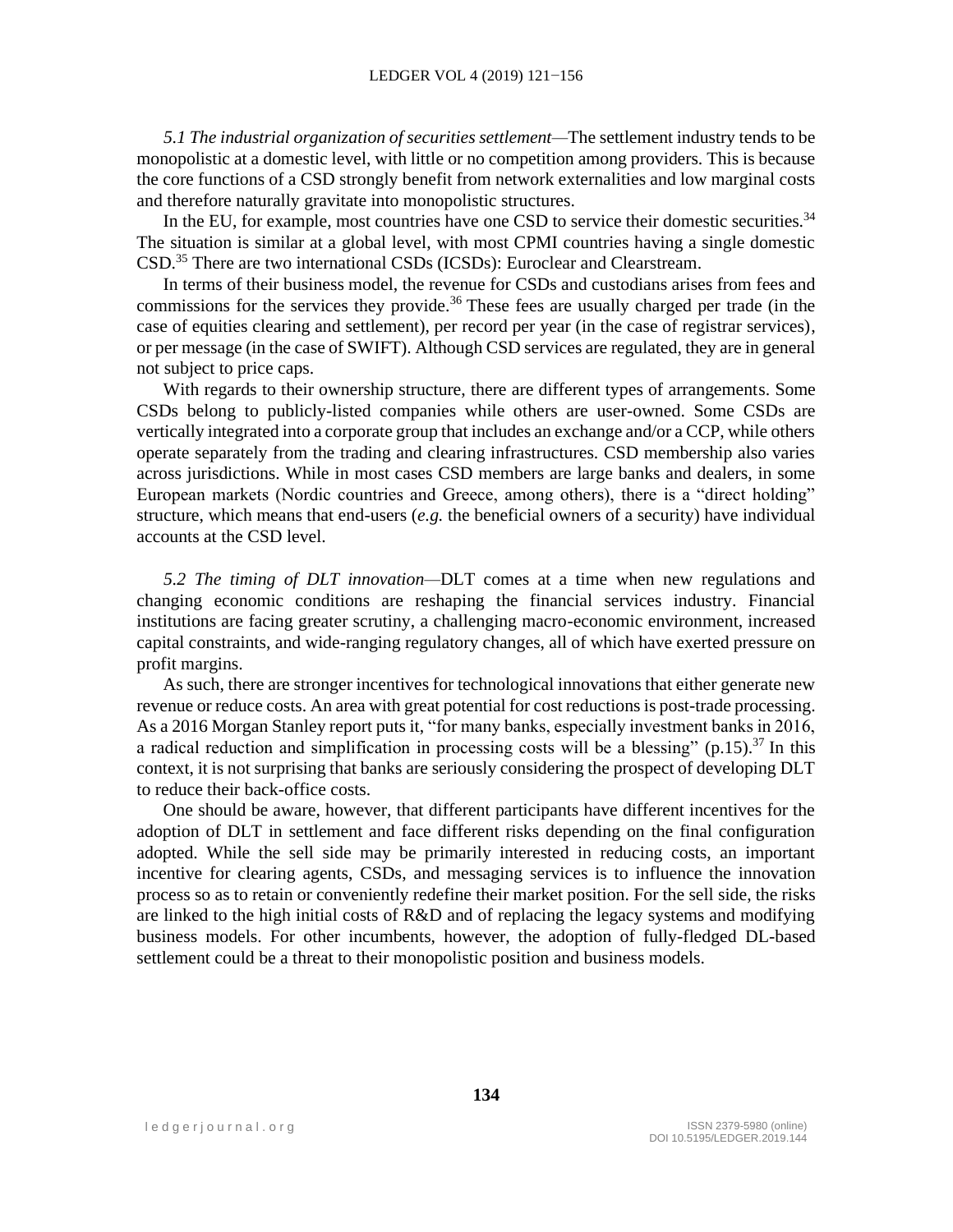*5.3 The economics of technological innovation in securities settlement—*Given that the settlement industry is highly concentrated, it satisfies the assumptions of the Schumpeterian Hypothesis, which predicts that technological innovation is more likely to occur in industries characterized by large firms with market power. The simple logic behind firm size is that large firms have more money to invest (or can obtain financing more easily) and can obtain larger gains to innovation because they typically have a larger market share. An alternative way of expressing this is to say that larger firms can spread the costs of innovation over more units and therefore make a more profitable use of this technology. For example, if firm A produces 100 appliances per year and firm B 10,000 appliances, then only firm B will invest in a \$10,000 technology that will cut production costs by \$1 per appliance, per year. That is because firm B will recoup the R&D cost in just one year, whereas firm A will recoup it in 100 years.

Market power is important because it impacts the ability of the firm to appropriate the gains to innovation. This theme is addressed by K. J. Arrow who emphasizes that the "peculiar attributes" of knowledge as a commodity may make monopoly power difficult to exert.  $38$ Technological innovations are, by their nature, easily duplicated, and hence will have low appropriability. The know-how associated with these innovations is therefore likely to become a public good since it is both *non-rivalrous*—*i.e.*, use by one party does not preclude simultaneous use by another—and, importantly, *non-excludable*, *i.e.*, once the technology is developed, it becomes widely known and available for anyone to use it. This is important because, in such cases, investment in acquiring know-how is likely to be sub-optimally low as market participants will fail to internalize the benefits (and profits) that accrue to others by using the new technology. This underinvestment tends to be greater for what Arrow refers to as "basic research"—research that is applicable to multiple innovative processes.

Arrow discusses the role of patents as a solution to underinvestment in basic research and identifies a trade-off. On one hand, as Arrow emphasizes, the cost of transmitting information is typically near zero and hence the distribution of know-how should be unlimited so that everyone can benefit from it. On the other hand, if access to know-how is unlimited with no (intellectual) property rights attached to it, no single party will have sufficient incentives to invest in acquiring it in the first place. As Arrow states, "precisely to the extent that [the attainment of property rights] is successful, there is an underutilization of the information." (p. 617).

Despite being over a half-century old, Arrow's work is particularly relevant to the discussion here because DLT know-how is essentially information in the form of computer code.<sup>39</sup> In particular, one of the features of DLT is that new developments tend to be open-source. Hence, it is arguably best to model innovation in DLT as adding to a public good.

Arrow suggested numerous remedies to the problem of under-investment in public goods such as technological know-how.<sup>40</sup> Research performed at public universities is one solution. He also advocated the use of different organizational structures for research, such as joint ventures by private firms. This is a recommendation that seems to be right on the mark for innovation in today's securities settlement industry. Consortia and communities such as R3, the Post-Trade Distributed Ledger Group, the Hyperledger Project, and the MIT Digital Currency Initiative have recently sprung up that seek to facilitate collaboration, including that on basic research. Aspects of their structure and likely impact on the supply of innovation are captured by the literature on R&D for the production of public goods.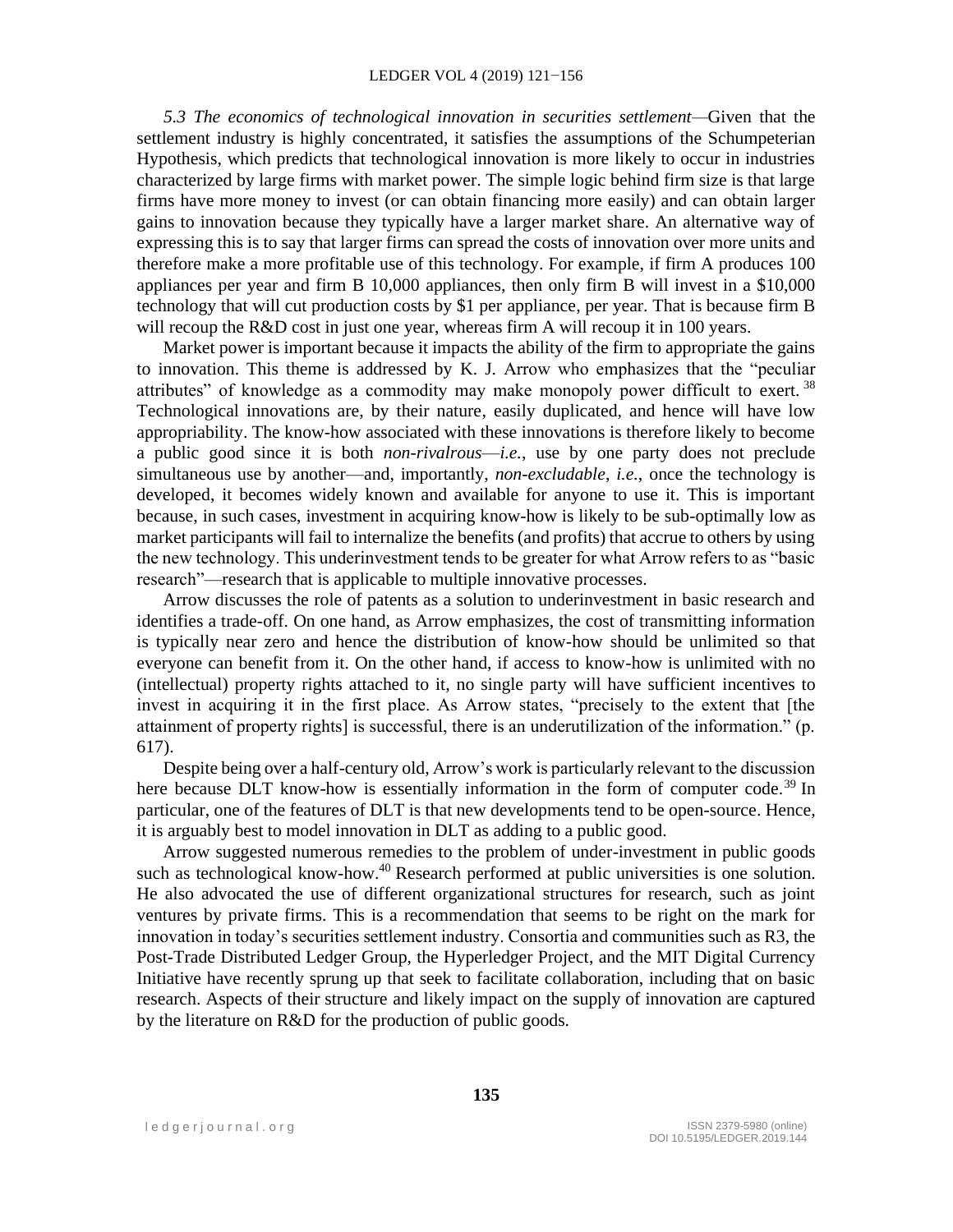Barry Bozeman, Albert Link, and Asghar Zardkoohi provide a public goods model of cooperative R&D which formalizes the efficiency gains to collaboration.<sup>41</sup> The model shows that individual expenditures on R&D will be too low in the absence of cooperative agreements, as a result of positive externalities. Because research output is a public good and rents cannot be appropriated, individual developers do not internalize the full social benefit of their R&D. However, cooperation between developers achieves an optimal level of R&D investment.

These ideas can be formalized in a simple mathematical model that captures the ideas expressed verbally and graphically in the Bozeman (*et al.*) paper. Suppose there are *n* firms and these firms have fixed budgets for R & D,  $b_i$ ,  $i = 1, ..., n$ . Firms decide how to allocate their fixed budgets between an applied component  $x_i$  that reaps internal private benefits and contributions to a public component  $\nu$  that benefits all market participants. Assume that each firm's (gross) profits are increasing in the quantities of public and applied research and that firms have convex iso-profit curves that are described by functions  $\Pi_i(x_i, y) = k$  for any positive constant  $k^{42}$  Moreover, assume, for simplicity, that the marginal cost of producing a unit of the public good in terms of the applied research component (*i.e.*, the marginal rate of transformation) is equal to 1 for all firms. Then each firm  $i$ , acting independently, chooses  $x_i$  to maximize  $\Pi_i(x_i, y)$  subject to  $0 \le x_i \le b_i$  and  $y = \sum_{i=1}^n b_i - x_i$ .

A Nash equilibrium is given by a profile  $(x_1^*, \dots, x_n^*)$  such that, for each firm,

<span id="page-15-0"></span>
$$
x_i^* = \underset{x_i}{\text{argmax}} \ \Pi_i(x_i, y(x_i, x_{-i}^*))^{.43}
$$

In an interior Nash equilibrium each firm chooses a quantity of applied research such that the marginal rate of transformation (which equals 1) equals the marginal rate of substitution between the private and public goods.<sup>44</sup> Formally, the first-order necessary condition for an interior solution is:

$$
\frac{d\Pi}{dx_i} = \frac{\partial \Pi_i(x_i, y(x_i, x_{-i}^*))}{\partial x_i} + \frac{\partial \Pi_i(x_i, y(x_i, x_{-i}^*))}{\partial y} \frac{dy(x_i, x_{-i}^*)}{dx_i} = 0,
$$

which, at an optimal solution, yields the equilibrium conditions described above:

$$
MRS_i(x^*) = \frac{\frac{\partial \pi_i(x_i^* y(x^*))}{\partial x_i}}{\frac{\partial \pi_i(x_i^* y(x^*))}{\partial y}} = 1, \quad i = 1, ..., n.
$$
 (1)

Next we turn to the socially optimal level of investment. Since it is reasonable to assume profits can be redistributed between firms, the efficient level of investment in the public good can be found by maximizing the joint profit of the firms. Formally, the joint optimization problem is: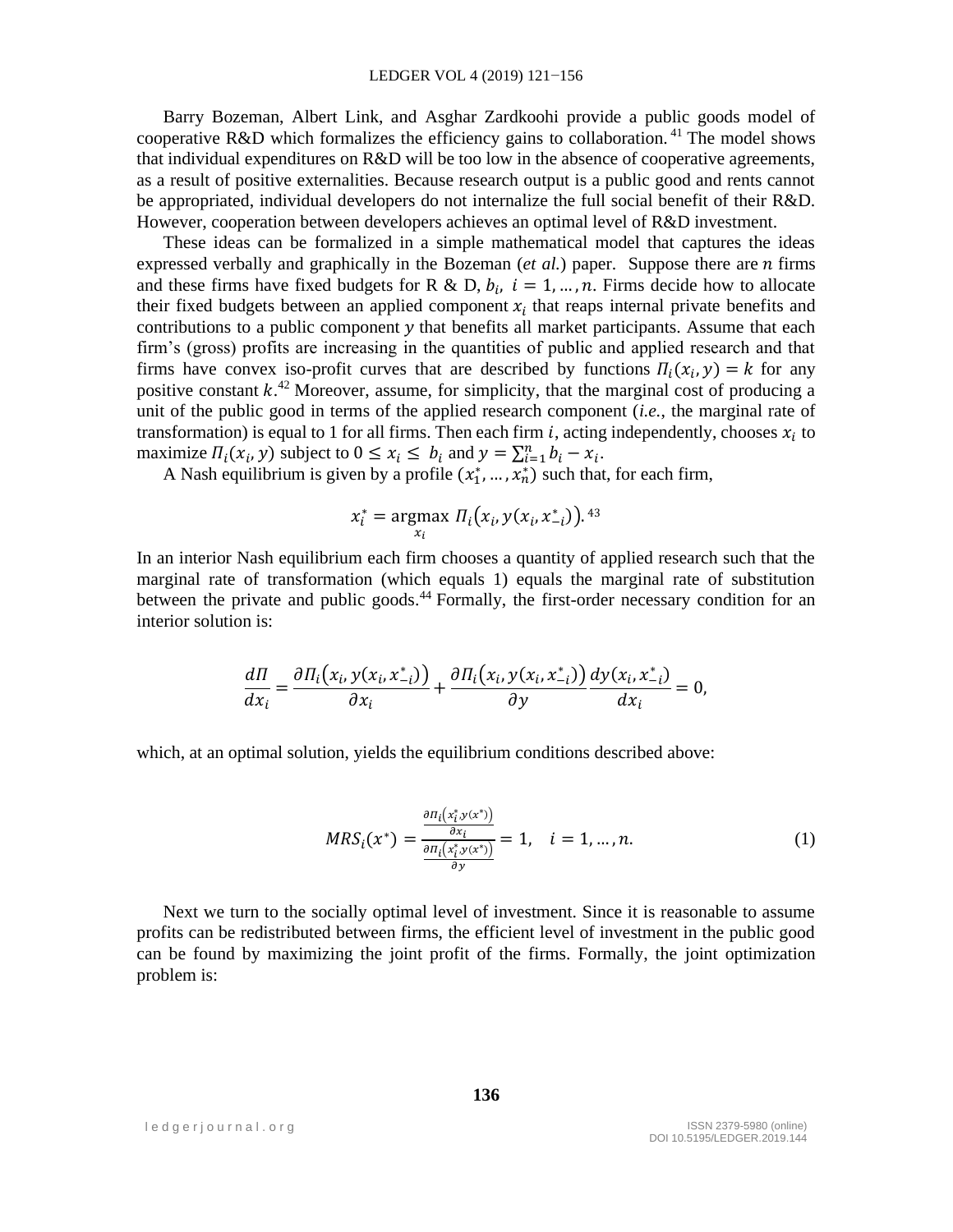$$
\max_{(x_1,\ldots,x_n)}\sum_{i=1}^n\Pi_i(x_i,y)
$$

subject to:

$$
y = \sum_{i=1}^n b_i - x_i.
$$

Suppose an interior solution  $x^{**} = (x_1^{**}, ..., x_n^{**})$  exists in which all firms conduct some applied research and no firm conducts only applied research. The first-order necessary conditions describing an interior solution now require that the marginal increase in firm *i*'s profit from increasing their amount of applied research equal the marginal increase in joint profit from adding to the public good:

$$
\frac{\partial \Pi_i(x_i^{**}, y(x^{**}))}{\partial x_i} = \sum_{i=1}^n \frac{\partial \Pi_i(x_i^{**}, y(x^{**}))}{\partial y},
$$
  

$$
i = 1, ..., n.
$$

Simple manipulation of these equations delivers the standard Samuelson condition:

$$
\sum_{i=1}^{n} MRS_i(x^{**}) = 1.
$$
 (2)

Clearly, at the interior voluntary provision solution described by Eq. (1), the Samuelson condition is violated: specifically,  $\sum_{i=1}^{n} MRS_i(x^*) = n > 1$ . Firms substitute too little into the public good because they do not internalize the benefits this substitution has for others.

More generally, given differentiable profit functions that are non-decreasing in public and private research and strictly increasing for more than one firm, then, whether there is convexity or not, the supply of public research in an interior, voluntary-provision Nash equilibrium will be too small. In the interior Nash equilibrium, the marginal cost of the public good in terms of the private good equals the marginal rate of substitution between the public and private goods of any single contributor. But, if at least two firms strictly benefit from both private and public research, then the sum of the marginal rates of substitution over the population in the voluntary solution must exceed the marginal cost.

If the sum of marginal rates of substitution between the public and private goods is greater than the marginal cost of the public good, then a Pareto improvement is possible. This is so because if the total amount that people are willing to pay for a marginal unit of the public good exceeds the marginal cost, then there is some way of increasing the amount of the public good by a little bit while dividing its cost so as to make everyone better off.

In Box 1 we illustrate the Bozeman (*et al*.) model for the case of two firms. This box is intended only to illustrate how strategic interaction leads to inefficiency. We are not suggesting that the simple Cobb-Douglas technology used in the illustration accurately captures the interaction of applied and basic research in generating firm profits.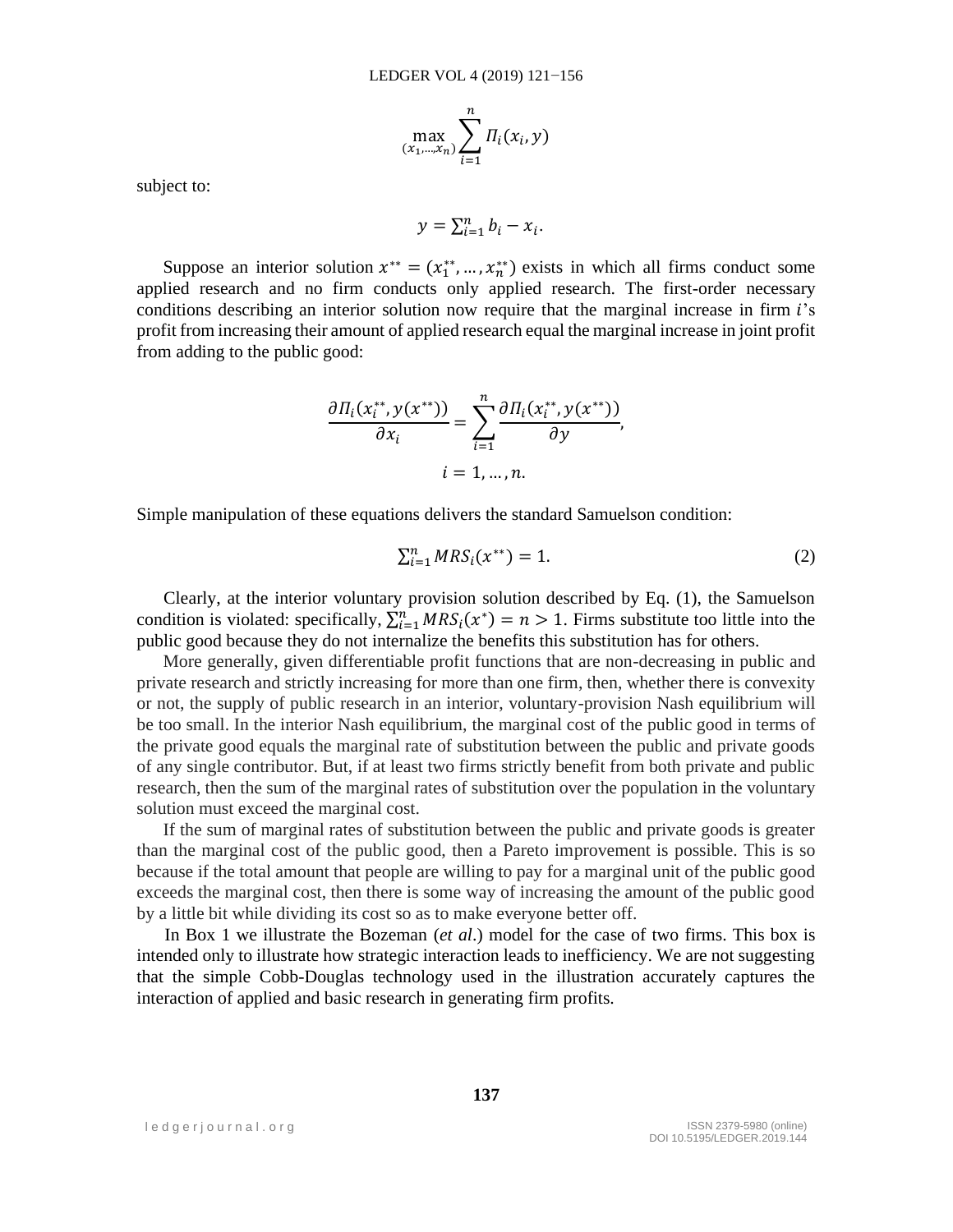#### **Box 1: An illustration of the Bozeman (***et al***.) model**

Consider two firms, A and B, with fixed budgets for R&D denoted by a and b, respectively, where  $a > b > a/2^{45}$  As before, firms decide how to allocate this budget between an applied component  $x_i$  and contributions to the public component y. Assume each firm's iso-profit curve is described by the Cobb-Douglas function  $x_i y = k$  for any positive constant  $k, i =$  $A, B<sup>46</sup>$  Moreover, as before assume that the marginal cost of producing a unit of the public good in terms of the applied research component is equal to 1. Then firm A, acting independently, chooses  $x_A$  to maximize  $x_A y$  subject to  $x_A \le a$  and  $y = a - x_A + b - x_B$ , and likewise for firm B.

The mathematical structure generates a simple reaction functions for each firm. The reaction function of firm  $\vec{A}$  is:

$$
x_A(x_B) = \frac{a+b-x_B}{2}
$$

and the reaction function of firm B is:

$$
x_B(x_A) = \begin{cases} \frac{a+b-x_A}{2} & \text{if } x_A \ge a-b \\ b & \text{otherwise} \end{cases}
$$

The resulting Nash equilibrium choices of  $x_A$  and  $x_B$  are characterized by the intersection of these reaction curves, as shown in Figure 2.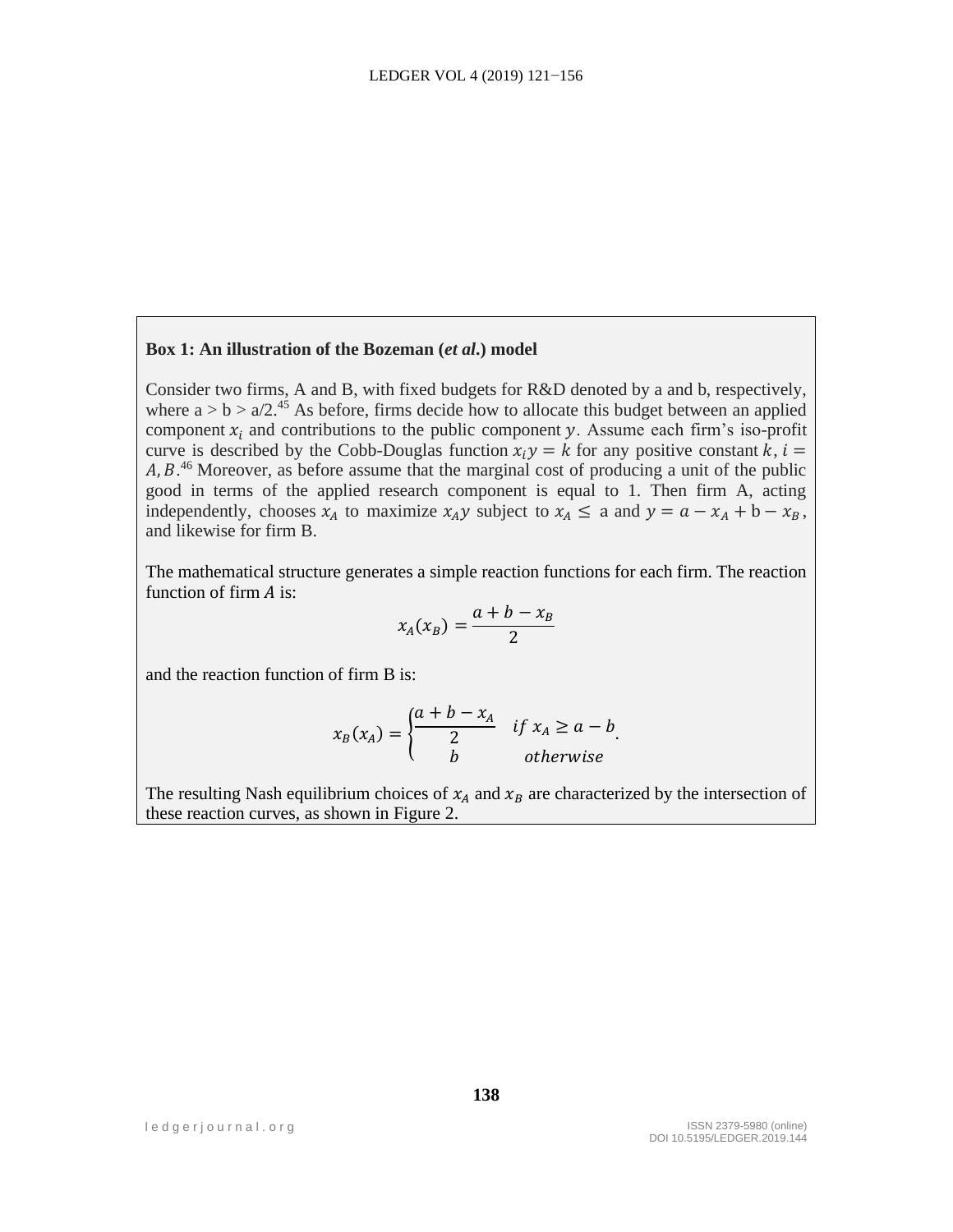

*Figure 2. A public goods model of cooperative R & D: denotes the quantity of applied research for firm i, i* = A, B.  $x_A(x_B)$  and  $x_B(x_A)$  are the reaction functions of firm A and B, *respectively. NE denotes Nash equilibrium quantities of applied research. E identifies a socially optimal level of applied research.* 

At the Nash equilibrium solution  $x_A = x_B = (a + b)/3$  and  $y = (a + b)/3$ . However, this solution is not efficient. The cooperative solution is achieved is by maximizing joint profits  $x_A y + x_B y$  subject to the constraints  $x_A \le a, x_B \le b$  and  $y = a - x_A + b - x_B$ . The profit maximizing joint venture has  $x = y = (a + b)/2$ , where x is the combined private production which can be allocated in any way; a natural division would be  $x_A = x_B = (a +$  $b$ /4, as shown by point E. This exactly splits the gains to cooperation without requiring transfers. Under cooperation the positive externality of each firm's public good investment is internalized, there are lower levels of applied research and a higher level of production of the public good, making both firms better off. This conclusion does not depend on there being only two firms.

le d g e r j o u r n a l . o r g ISSN 2379-5980 (online)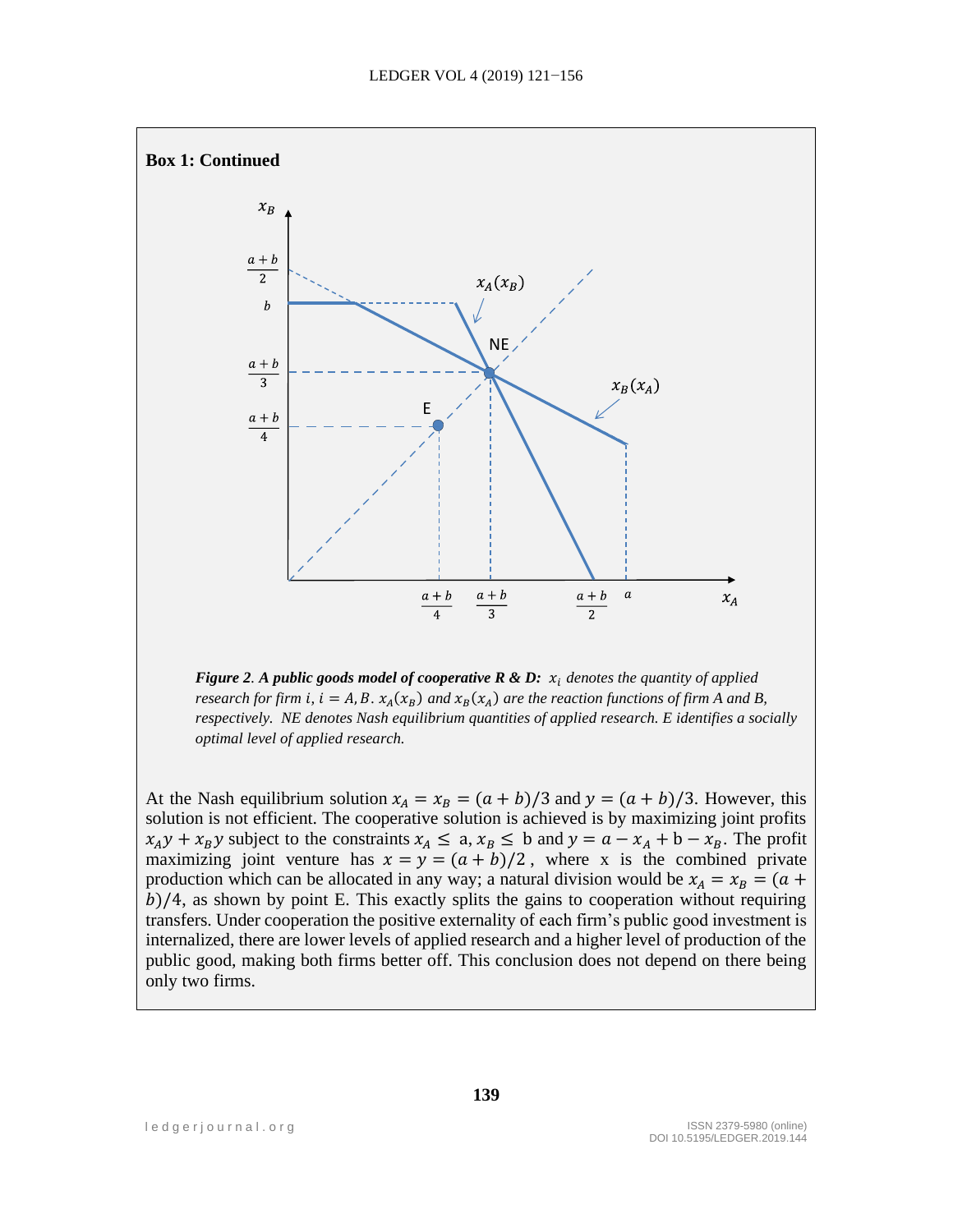#### LEDGER VOL 4 (2019) 121−156

*5.4 A case for cooperation—*The above analysis suggests that innovation in securities settlement may be best achieved through cooperation, but it is not entirely clear who in reality might actually contribute to innovation. In the mathematical models presented earlier, innovators are generic firms. In reality, however, there are many different service providers at different points of the post-trade value chain as well as customers with whom these providers interact. For this reason, it is worth asking whether collaboration in innovation should involve all or a subset of these providers.

We think that collaboration in DLT innovation would achieve the most if it involved participants from the entire spectrum of post-trade service provision. This is because DLT can be considered both a *radical* innovation (*i.e.*, one that has a high potential impact) as well as a *systemic* one (*i.e.*, one that affects the entire post-trade value chain and not just one or a few of its components).

A radical innovation (as opposed to an incremental one) can fundamentally alter the character of the processes involved and potentially undermine the position of current market incumbents. For instance, in a DL-based system where transactions are cleared and settled on a bilateral basis between ultimate buyers and sellers there will likely no longer be central settlement service providers *per se*, but instead providers of technological solutions that facilitate bilateral settlement. In such instances of radical innovation, cooperation between younger and innovative firms on one hand and larger incumbent ones on the other may be useful. This is because, while older incumbent firms may have a better understanding of the legal and economic dimensions of post-trade processes, they also tend to be constrained in their ability to innovate—due to structural inertia resulting from sunk costs, limited information on behalf of their CEOs, etc., or external constraints such as high exit costs. Structural inertia and sunk costs have been for many years one of the main obstacles for streamlining post-trade processes. In addition, banks have been reluctant to undertake technological changes where the benefit is more long term. For example, Morgan Stanley reports that banks only invest in new technologies if the initial investment is recouped by the resulting cost savings within 3 years.<sup>[37](#page-13-0)</sup>

A systemic innovation, on the other hand, is one that affects a wide range of pre-existing processes regardless of whether it affects them in a more or less substantial manner. In addition to being radical, a full DL-based solution for settlement will also be systemic to the extent that it has the potential to change (and possibly make redundant) many or all of the existing posttrade processes. And when it comes to systemic innovations, there is usually a need for tight coordination between various industry participants in order to fully exploit these innovations. 47 This is another reason for incumbents (banks, custodians, CSDs) to seek to participate in joint projects which include FinTech start-ups.

<span id="page-19-0"></span>Overall, collaboration between incumbent firms and FinTech start-ups may provide a strong route for DL-based innovation to proceed. Without the support of incumbent firms, FinTech firms may not succeed on their own as they lack the incumbents' clientele. Alternatively, incumbent firms may be unable and/or unwilling to innovate on their own due to both internal and external constraints.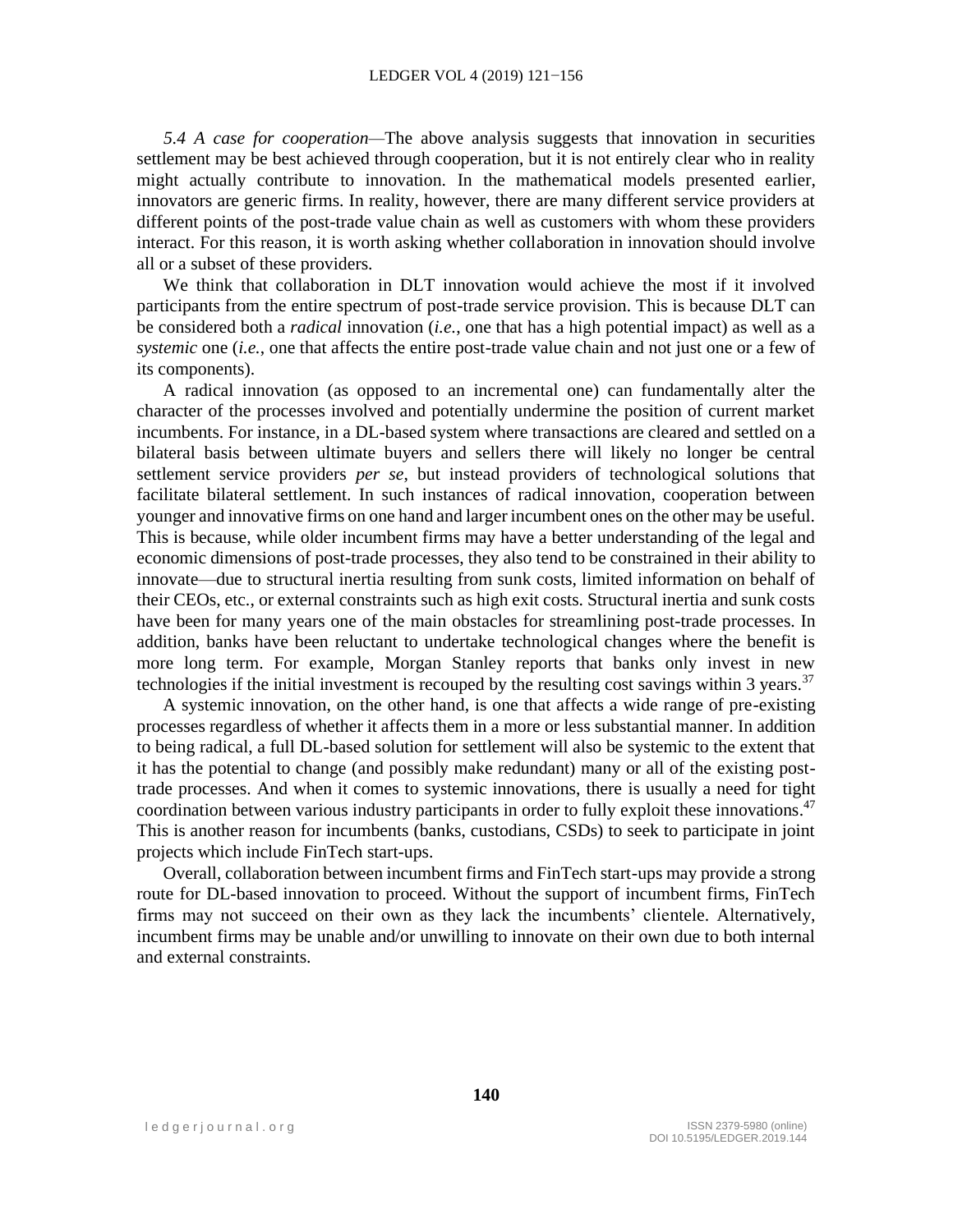*5.5 The change from a permanent to a contestable monopoly—*In a permanently monopolistic market, firms are typically profitable and although they have the capacity to innovate (on account of their profitability) they have little incentive to do so as they already have the entire market. This is evident in the case of CSDs where the shortcomings of core posttrade processes largely derive from a lack of incentives to pursue more efficient solutions.<sup>48</sup>

However, when FinTech start-ups entered into the post-trade space with DL proposals that promised lower costs and increased efficiency for the end users, the monopoly became contestable (with the possibility of end-users migrating to lower-cost solutions) and the incumbents became incentivized to innovate even if it was just to keep away potential competitors. <sup>49</sup> As Morgan Stanley points out in the previously-mentioned 2016 report, "it took the threat of new entrants funded by VCs at growth-tech multiples (not bank multiples) to get the incumbents together to discuss how to deliver more speed and efficiency at lower cost"  $(p.5)$ . [37](#page-13-0)

Since not all incumbents have the resources to conduct their own R&D and because some are already technologically behind their challengers, they may opt to buy or form alliances with those competitors. This way they can bring the new know-how in-house while at the same time eliminating potential competition. The need for coordination and standardization which is required for DL technologies also favours forming such strategic alliances.

There is also the view that organizational determinants of the direction of innovation cannot be reduced to a discussion of the virtues of competition and monopoly.<sup>[47](#page-19-0)</sup> In fact, perfect competition can sometimes be seen as incompatible with innovation.<sup>50</sup> A good example of where the link between market power and innovation is undone is precisely the case of FinTech firms, which are not cost intensive and may get support from venture capital.

A large part of economic theory takes the view that technology changes tend to imply persistent dominance and concentration. The creation of de-facto standards, for example, will usually benefit the incumbent. However, there is also a line of thought which supports the idea that drastic innovations can give the entrant an advantage over the incumbents.<sup>51</sup> In this setting, major innovations would occur at early stages and would be produced by new entrants, while the incumbents would incorporate at a later stage and would only produce minor incremental improvements. DLT's classification as a radical and systemic innovation makes these latter arguments seem more compelling.

*5.6 The role of governments in post-trade process innovation—*Governments have long recognized the benefits of encouraging cooperative research and the role government can play in addressing positive externalities, discouraging free riding and reducing potential antitrust liabilities of joint research. The National Co-operative Research and Production Act of 1993 in the United States is one example where the government encourages joint research by clarifying antitrust rules, reporting procedures, and by possibly providing legal aid. $52$ 

More direct involvement could come in the form of tax adjustments that punish free riders and reward cooperative research participants. Bozeman (*et al*.) elaborate on this idea and argue that incentives to free-ride are higher, the smaller the relative size of the firm. Their analysis suggests that a tax incentive to "relatively small firms should be disproportionately greater than that for the relatively larger firms in order to induce the optimal amount of R&D." (p. 265).<sup>[41](#page-15-0)</sup>

Governments can also directly fund collaborate research efforts. This is common in the US electrical utility industry, for example, where the Electric Power Research Institute receives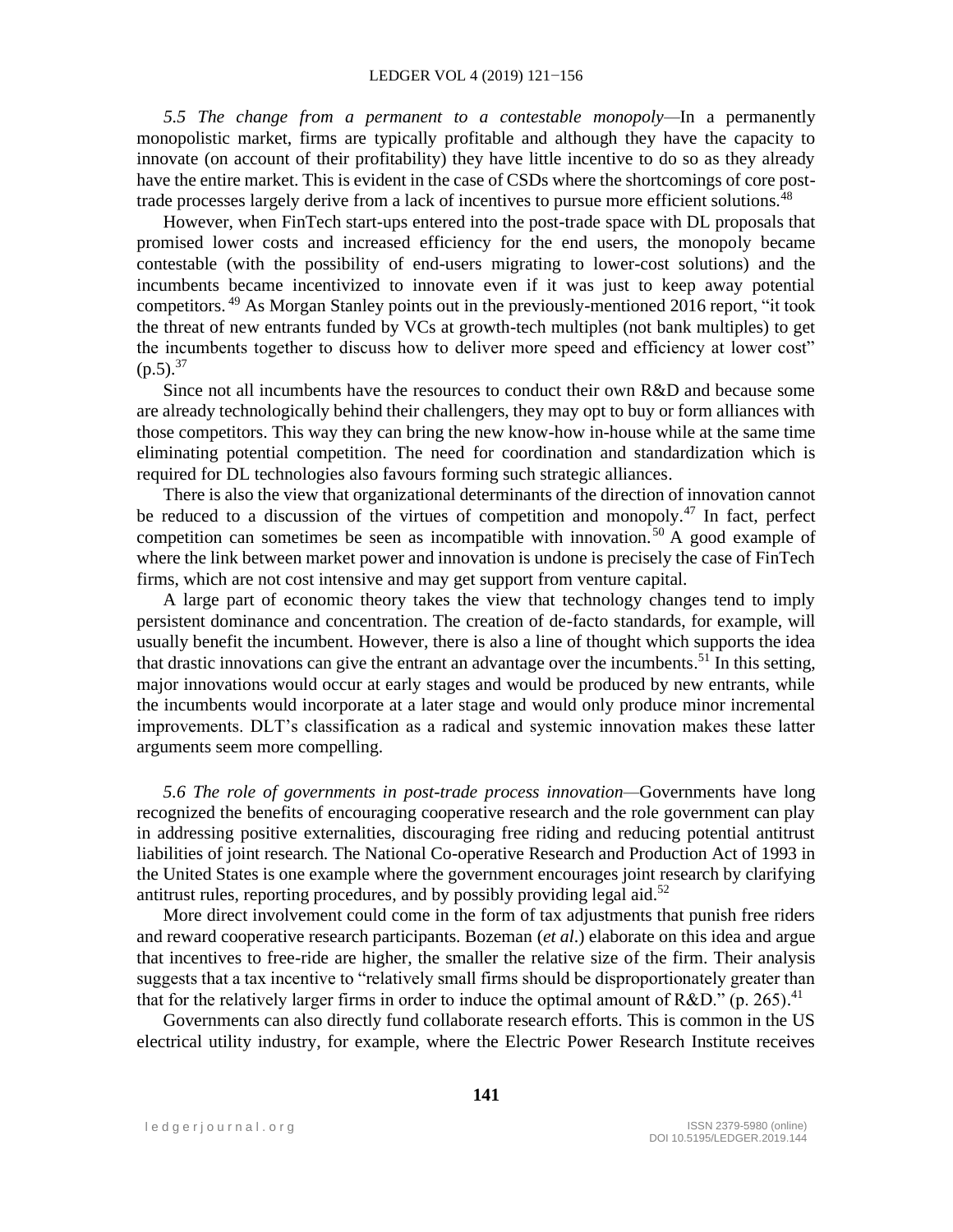government funding in the form of grants and engages in collaborative research. Alternatively, government agencies can fund grants that are sought by members of research consortia. The Seibel Energy Institute in the United States is a consortium of public and private agencies that provide seed money to researchers who hope to obtain larger scale government funding for energy research. But in encouraging and incentivizing innovation, it is important that governments do not to pick winners, which could ultimately lead to a misallocation of resources. Innovations in technologies for securities settlement have the potential to impact not only private banks, messaging services, and clearing entities, but also financial market infrastructures (FMIs). FMIs are typically run or at least supervised by central banks. Hence there is a role for central banks and other government agencies to participate directly in collaborative research efforts with private institutions.

Such initiatives are already under way. The central banks in Canada, Singapore and Hong Kong are collaborating directly with groups of their domestic private banks and private FinTech firm R3 to explore potential uses of  $\text{DLT}$ .<sup>53</sup> The Bank of England and the Federal Reserve Bank of Boston joined the Hyperledger Project. Deutsche Bundesbank and Deutsche Börse joined forces to build a functional prototype of a blockchain-based securities settlement system. The FICC in the United States is working with Digital Asset. The central bank of Russia coordinated the development of Masterchain, which is being used by private Russian banks to explore DLT applications. Finally, the European Central Bank and the Bank of Japan are collaborating on research into the use of DLT for financial market infrastructure. Given the high degree of interconnectedness of private and public infrastructures inherent in many DLT applications such cooperation seems essential.<sup>54</sup>

Government agencies can also play a role in facilitating the success of private R&D. Clarification of industry rules and the regulatory framework for new technologies is very important. For instance, the UK Financial Conduct Authority (FCA) has created the Regulatory Sandbox which, according to the FCA website, provides "a 'safe space' in which businesses can test innovative products, services, business models and delivery mechanisms in a live environment without immediately incurring all the normal regulatory consequences of engaging in the activity in question."<sup>55</sup> In fact, the industry needs more than regulatory clarification. One common problem in financial market infrastructures is the lack of industry standards for reporting financial market transactions. This problem is currently being addressed by the widescale adoption of ISO 20022, but similar coordination may be required in the development of new technologies for the post-trade process. Governments, alongside the industry and international standards authorities, can play a role in this by providing guidance or even proposing standards.

## **6. The Economics of a Fully Decentralized DL-Based Settlement Industry**

*DLT's ultimate promise is to allow end-users to engage in bilateral, decentralized settlement. In this section we analyze the likely economic dynamics of a theoretical, decentralized, DLTbased, post-trade industrial landscape. In doing so, we examine whether these dynamics might lead to instances of market power and what the implications could be for financial stability. We also identify potential areas of regulatory intervention.*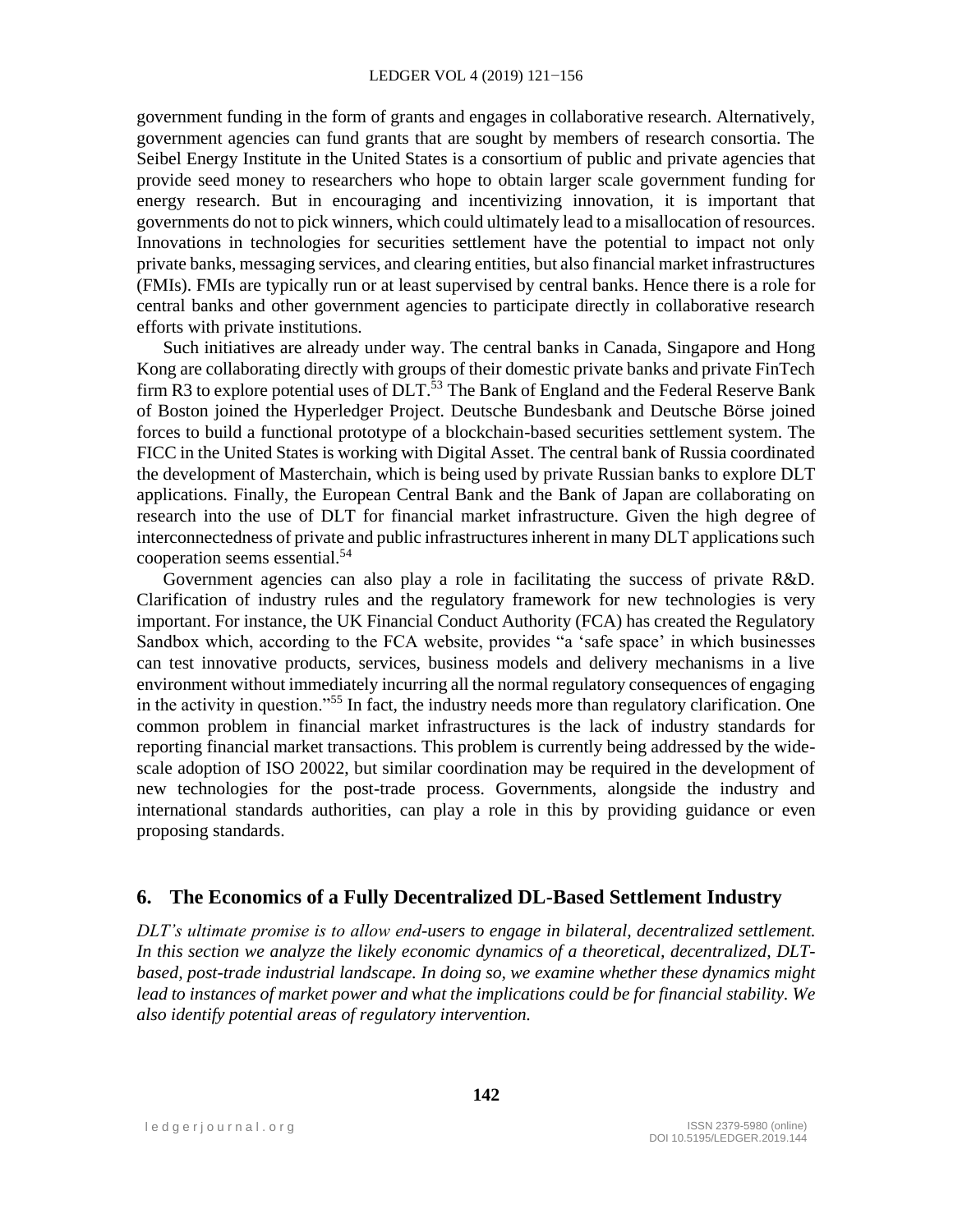It is not *a priori* clear how DLT might affect the structure of the settlement industry. In the near term, it is more likely that existing CSDs and other intermediaries might use DLs in an attempt to lower their operating costs without significantly changing their business models. In this case, settlement costs for market end-users may not change substantially as any savings resulting from DLs could be internalized and simply translate into higher profits for incumbents. However, given that DLT can in principle facilitate peer-to-peer settlement, in theory it has the potential to fundamentally alter the structure of the industry over the longer term by decentralizing it. For this reason, we explore here the economic properties of a hypothetical decentralized DLT-based settlement environment.

The key difference between the current structure of the settlement industry and a decentralized, DL-based one, is that the latter does away with intermediaries: securities transactions are cleared and settled on a bilateral basis between ultimate buyers and sellers who themselves are part of the network of distributed ledgers. The information on executed transactions is maintained in each and every node of the network and the validation of new transactions is done via a consensus mechanism. 56

In this new environment, there would likely be no settlement service providers *per se* but instead providers of technological solutions that facilitate bilateral settlement. In other words, end-users would purchase software, technical support and participation rights in a given DL network, all of which would enable them to engage in bilateral, decentralized settlement. As such, participation in a DL settlement network would likely be excludable and therefore, contrary to the DL know-how itself, constitute a *private* good.

From an economic standpoint, the key advantage of this decentralized system is that it would economize on intermediation costs and the associated fees charged by traditional settlement service providers, as explained earlier. The elimination of these costs would create an economic surplus which, in a competitive environment, benefits end-users by reducing their settlement costs. However, whether a decentralized industry for DL-based settlement services ends up being a competitive one largely depends on its characteristics. We next review these characteristics in an attempt to gauge how likely it is for the industry to be competitive.

*6.1 The cost of processing transactions in DL systems—*We start by considering the costs of DL-based settlement. We argue that, while in traditional blockchain systems average costs are likely to be increasing in the number of transactions, in the DL systems which are most likely to be adopted for securities settlement, average costs do not increase significantly with the size of the network. To show why this is the case, we distinguish between the two functions of the DL confirmation process, namely transaction validation and uniqueness.

In all settlement systems, transaction processing is done in two steps. The first step is to check whether a transaction is, in principle, valid, *i.e.* it satisfies a set of necessary criteria and conditions which however are not sufficient on their own to ensure transaction finality. Transaction validation involves ensuring that the format and required fields of the transaction information are correct, that the signatures check out, that the transaction is compliant with any constraints/rules that pertain to it and that the security buyer has a legitimate claim to the funds she is spending.

The second step is to confirm the transaction by ensuring that cash and securities included in the transaction are not associated with any other pending transaction. This step is critical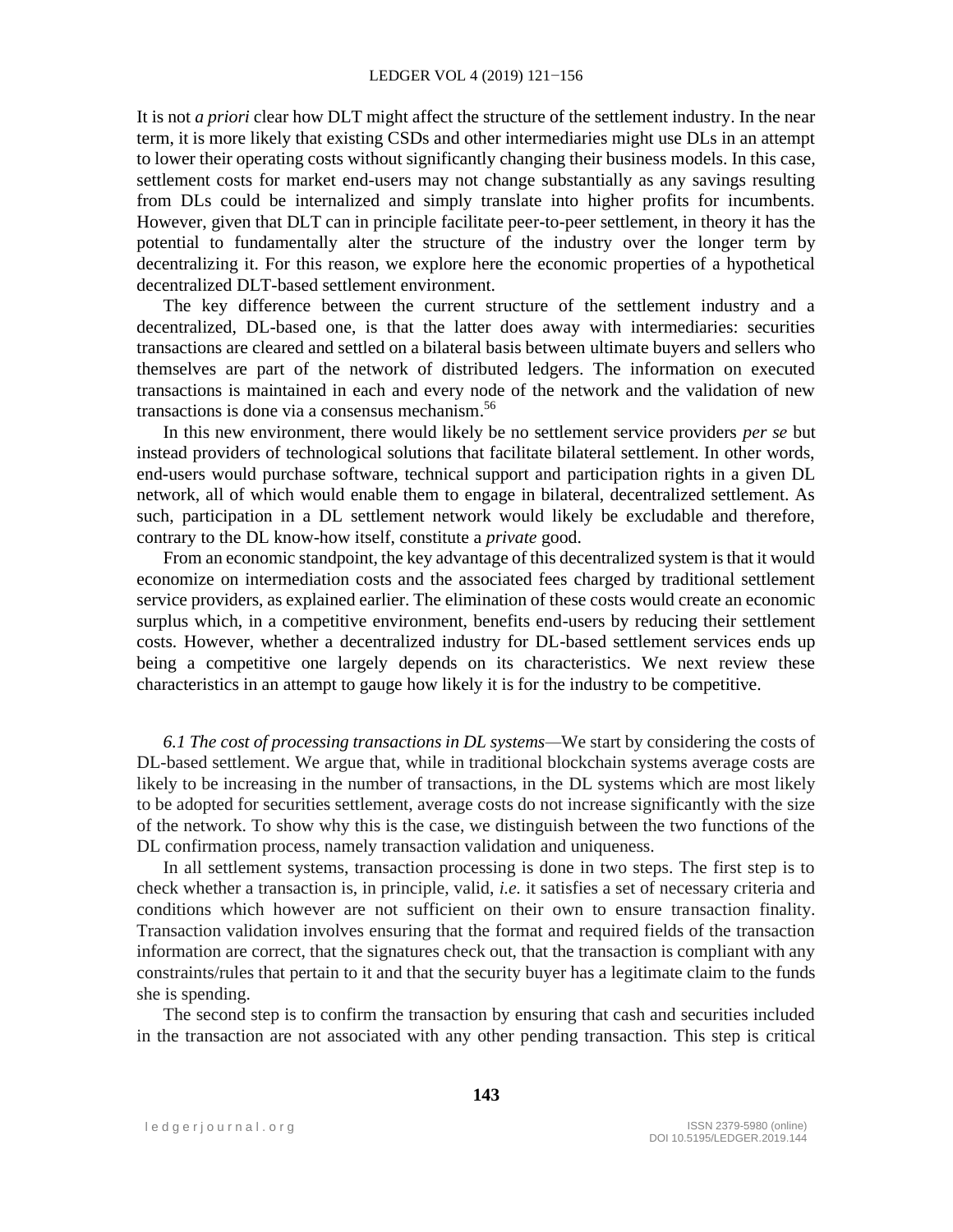because, in principle, there could be two (or more) equally *valid* but *conflicting* transactions which cannot be simultaneously settled.<sup>57</sup>

The traditional banking analogue of these two steps might be the processing of a cheque a customer writes and signs against her bank account.<sup>58</sup> First, there is the validation stage. Is the signature correct? Has she filled out the cheque correctly? Did she use ink and not a pencil? A teller can complete this step simply by looking at the cheque and he can use his local computer terminal to check if the customer *appears to have* sufficient funds in her account *at the time the cheque is presented.* But he doesn't know if other cheques have been presented at other branches or if the payer has just hit "OK" on an ATM transaction to withdraw all the cash. It is only when everything is brought back and processed centrally that the determination can be made that the cheque has indeed cleared (*i.e.* is "confirmed" in the blockchain sense).

*Costs in traditional blockchain systems—*The above-described two steps in transaction processing also determine processing costs in traditional blockchain systems. We examine each cost separately:

- a. *Validation*: In traditional blockchain systems, such as the Bitcoin protocol, transaction validation is performed by the nodes in the system and, also usually (but not always), by the miners. Critically, because these systems work on the basis of maintaining a single global record, all transactions must be validated by all nodes. Thus, for a fixed number of nodes, as the number of transactions being created in the system grows, the load on each node increases. This implies that the total costs of transaction validation are proportional to the total number of transactions. The number of transactions can also increase because new participants join the network. In particular, the addition of a participant to a network with *N* existing participants leads to additional *2N* potential types of transactions. <sup>59</sup> The need to validate additional transactions adds costs to existing nodes in the network and makes the costs for entering nodes higher as well. Adding new participants, however, may result in an exponential growth of transactions (greater than the potential 2N transaction opportunities that are created by adding a participant to a system with N nodes) because of network effects. This means that as the network grows (adds more nodes) validation costs could grow exponentially.
- b. *Uniqueness*: Transaction uniqueness is guaranteed by *miners* in public systems like Bitcoin and Ethereum, who engage in proof of work (PoW). PoW involves solving a hash problem, the difficulty of which does not depend on the size of the transaction block. <sup>60</sup> This process is massively computationally intensive, but the computational effort in mining does not vary directly with transaction throughput. The cost of PoW may indirectly rise with the number of transactions if too many pending transactions cause congestion. In that case, order submitters need to pay a fee to have their order prioritized. This fee is a transfer from DL users to miners. Fees make mining more profitable, which can lead to the entry of additional miners and an increase of the hash problem difficulty level. This represents an additional cost as more computing power and energy are now required for PoW.

*Costs in DL-based settlement systems—*It is highly unlikely, however, that future DLT systems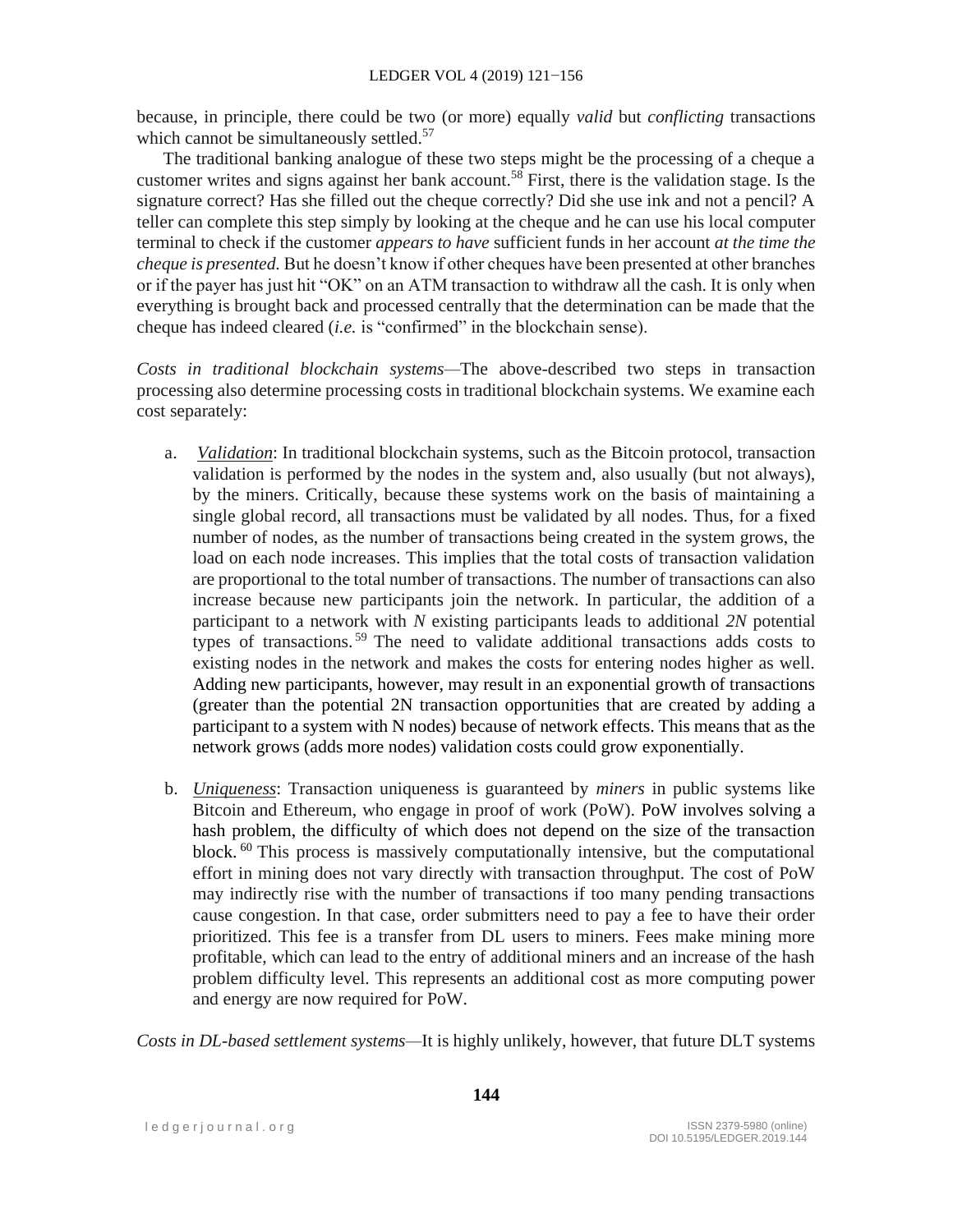for securities clearing and settlement will utilize traditional blockchain technology. The primary reasons have to do with privacy requirements of financial market applications and the need for settlement finality.<sup>61</sup> Moreover, there is general recognition that the benefits that proof-of-work provides, such as trust-less validation and censorship resistance, are neither required nor desired when it comes to securities settlement.

As such, alternatives to proof-of-work such as Corda's "Notary" architecture have now emerged that are driven by requirements around scalability, privacy, and usage assumptions. The Notary design differs from other consensus models in that it utilizes a trusted authority, which is acceptable in many financial market applications. This allows consensus to be reached on an individual transaction basis, rather than in blocks, with limited information sharing. Other non-PoW protocols such as Hyperledger Fabric or Intel's Sawtooth Lake "Proof of Elapsed Time" algorithm preserve the blockchain structure, but modify the consensus process in order to allow enhanced confidentiality and scalability.

DL systems that do not rely on proof-of-work have significantly lower costs of ensuring transaction uniqueness than traditional blockchain systems. Moreover, transaction validation can be done using a partial history of DL transactions and hence the costs to perform this function do not increase proportionally with the size of the network or the number of transactions.

*6.2 Cost function and network externalities—*We next consider the shape of the cost function associated with the provision of DL-based settlement solutions. Those firms or entities engaged in the development of DL-based solutions for settlement purposes are likely to face high costs associated with the relevant R&D expenses. However, once a DL-based solution is developed and firms move to the implementation phase, R&D costs are sunk and do not factor into production decisions. As discussed above, in private, permissioned systems there is an administrative role that the system provider would either offer or at least facilitate which would be independent of transaction volume. Hence, there would likely be some fixed costs associated with a DL-based securities settlement system.

Access to a commercialized DL-based solution could likely be offered to interested parties at virtually no cost as the settlement service provider would likely only have to sell software and network access rights. And as we have argued in Section 6.1, validation and uniqueness verification of an ever-increasing number of transactions is unlikely to be a factor in the provider's cost function because the computing power required does not have to be large *per se*. Furthermore, each additional user would contribute their own computing power and therefore bear part of the additional verification costs. Therefore, once the DL settlement solution is rolled out, it should be able to handle large settlement volumes at *low and decreasing average costs*. Decreasing average costs is an important conclusion because it implies that there is no economic limit to the size of the distributed ledger.

A DL-based securities settlement solution would also likely be characterized by network externalities. This means that the more market participants adopt a given solution, the more valuable this solution becomes to existing and potential new users. This is because a larger DLbased settlement network allows users to settle trades with more counterparties the same way a larger telecommunications network allows users to contact more people thus rendering their own participation to the network more valuable. For this reason, whatever DL-based solution is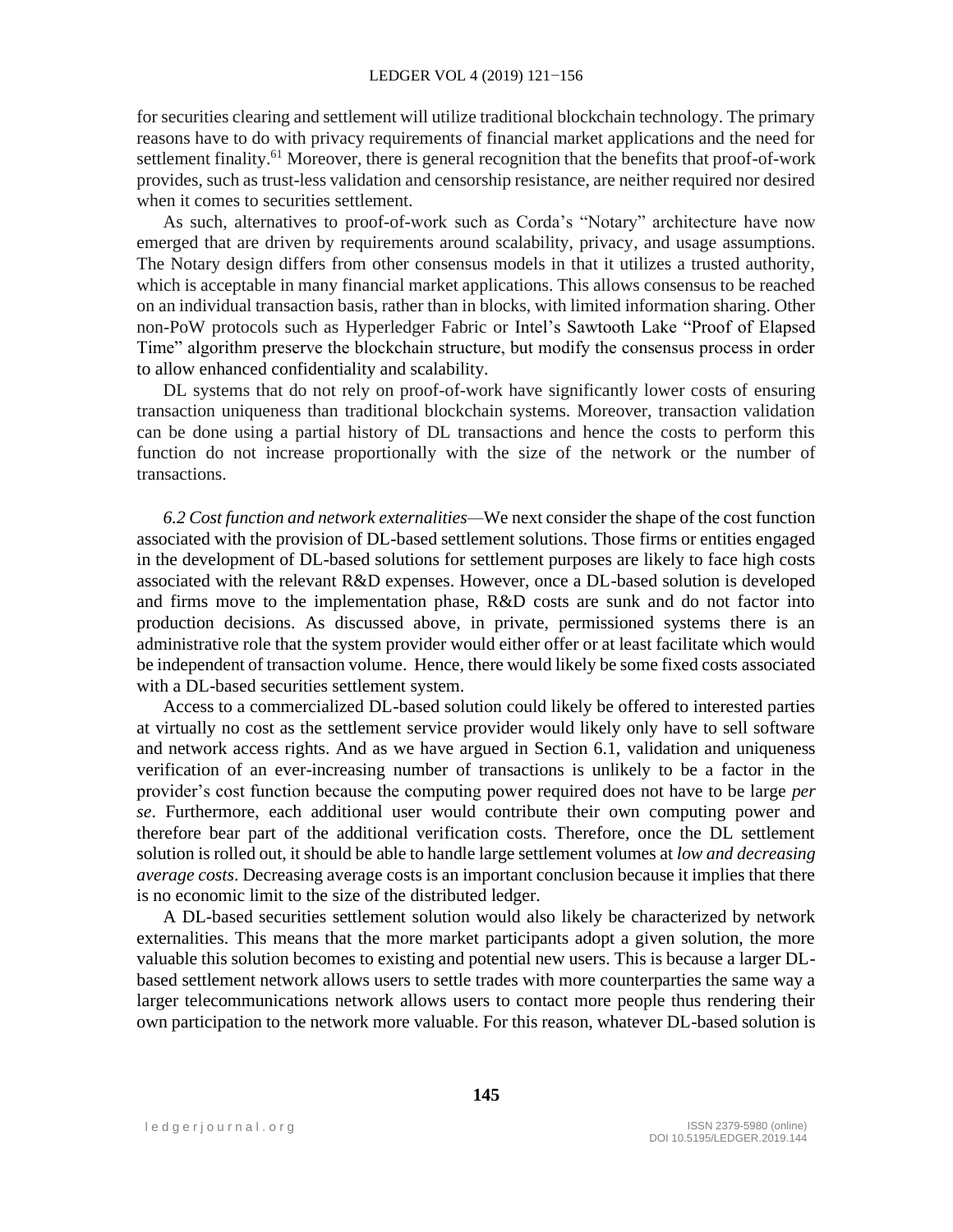adopted first would likely be increasingly difficult to challenge later on. This, in turn, means that early entrants in this industry may have a significant first-mover advantage.

*6.3 Industrial structure, pricing and welfare—*The above characteristics suggest that it is likely that a DL-based settlement industry, if it arises, will be concentrated, possibly becoming a monopoly or an oligopoly. This is because, on one hand, the decreasing average costs could induce several firms to pool resources, thus creating one or few providers with substantial market share. In addition, network externalities will tend to push the industry toward a single (or few) solution(s). Once a provider has established themselves, they may be increasingly difficult to challenge due to their first-mover advantage. Thus, one conclusion so far is that despite the promise of dis-intermediation that the DL technology brings about, the industry may well simply transition from a CSD-centered monopoly to a DL-provider-centered one.

The main problem with a potentially concentrated DL settlement industry is the same as in any concentrated industry, namely that welfare is potentially reduced. This can happen when pricing policies designed to reap monopoly profits prevent full extraction of market surplus, a problem commonly referred to as deadweight loss.

The potential for deadweight loss in a future DL-based settlement industry in part depends upon the ownership structure of the distributed ledger platform. To be clear, we have argued that R&D in DL technology is a public good, but that a working platform will ultimately be owned and operated by someone. We expect this "someone" to be a large consortium, but it could be a single entity. In the former case, pricing would likely relate to membership in the consortium. That is, access to the ledger could be allowed for non-members at a price or it could require purchasing membership. New membership pricing could take the form of a two-part tariff where new members are charged (an estimate of) their surplus to participating on the ledger and then required to pay marginal cost for future transactions. This would be efficient, but it would involve transfers of surplus from new members to the members that originally invested in the DL technology. In fact, it seems plausible that anticipation of this type of pricing policy is a factor that motivates new members into the consortium at the R&D stage.

A monopoly ownership structure would arise if a single entity provided the successful platform or if a successful group decided to operate as a monopoly. Predicting the form of monopoly pricing is difficult without a deeper assessment of market demand characteristics. However, as is the case with any monopolist facing a downward-sloping market demand curve, profit maximization without perfect price discrimination results in a reduction of output and (yet again) deadweight loss. We next elaborate on the possible pricing schemes for the case of a pure monopoly.

*Simple pricing—*If the settlement service provider charges a fixed price per unit of settlement services sold, then they would optimally charge a mark-up over their marginal costs which would be suboptimal from a welfare perspective, since consumers willing to purchase a certain amount of services at above marginal cost prices would not be able to do so.<sup>62</sup> We cannot predict what share of the market might be priced out of this service or what clearing and settlement arrangement they would use. Presumably they would continue to use existing structures, although these might become more expensive on a per unit basis if there is a large migration of business to the new technology. It is also possible that regulators would impose pricing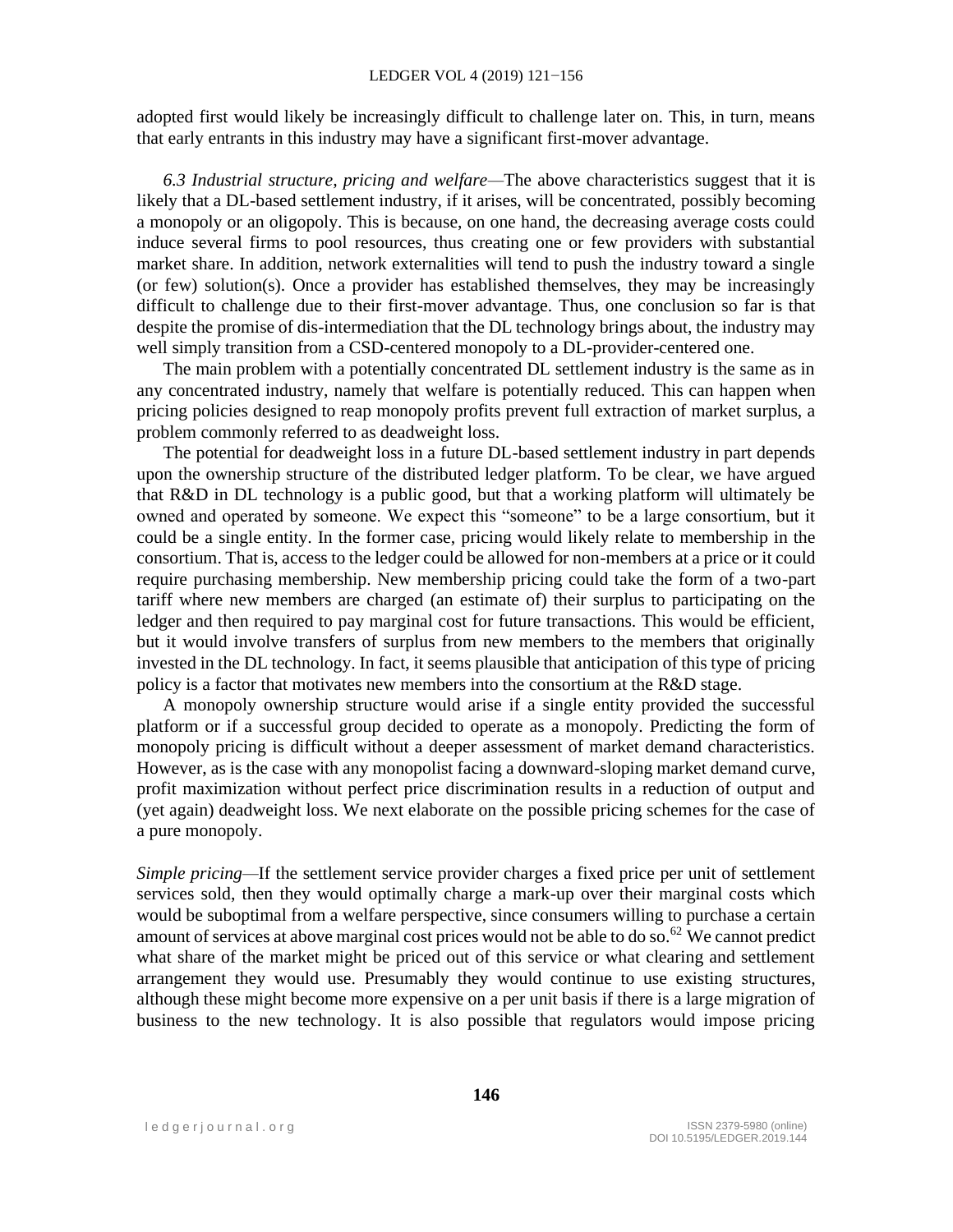#### LEDGER VOL 4 (2019) 121−156

restrictions on a monopolist DL-based settlement provider to ensure broader market participation, as is common in the case of natural monopoly cost structures.

*Non-simple pricing—*Alternatively, a monopolistic provider of DL-based settlement services might engage in non-simple pricing in an attempt to extract more economic surplus. Examples of non-simple pricing schemes include:

- (1) *Declining block pricing*: The monopolist charges each client a declining price for each quantity "block" of settlement services provided. Here there is no limit in the final supply of services provided but the first "blocks" of purchased services are substantially more expensive than in simple pricing. <sup>63, 64</sup> Although the last "blocks" of purchased services (assuming large enough demand) are cheaper than in simple pricing, the average price across all blocks may be higher than in simple pricing. Thus, the monopolist may appropriate more economic surplus than in a simple pricing scheme.
- (2) *Two-part tariff*: In this scheme, the monopolist charges an initial upfront fixed fee for access to the DL network and then charges a variable fee for each unit of settlement services sold. The optimal way for a monopolist to do this is to set the variable fee equal to its marginal cost and the fixed fee equal to the entire consumer surplus. As discussed above, we think it is likely that a consortium would apply this pricing policy to new members.
- (3) *Third Degree Price discrimination*: Given that in reality not all consumers value equally each unit of services purchased (*i.e.* have different demand curves), the monopolist can maximize its profit by charging a different price to different types of market participants. In the DL-based settlement landscape this could mean for example that retail investors pay a different price than institutional ones. It is worth noting that price discrimination could be implemented in combination with any of the above pricing schemes.

The pricing schemes described above (*i.e.* block pricing, two-part tariffs, and third degree price discrimination) would all result in reduced (or zero) deadweight loss, so in this respect they could be efficient. However, in those instances, most of the economic surplus would accrue to the monopolist, giving rise to an unequal distribution of economic surplus.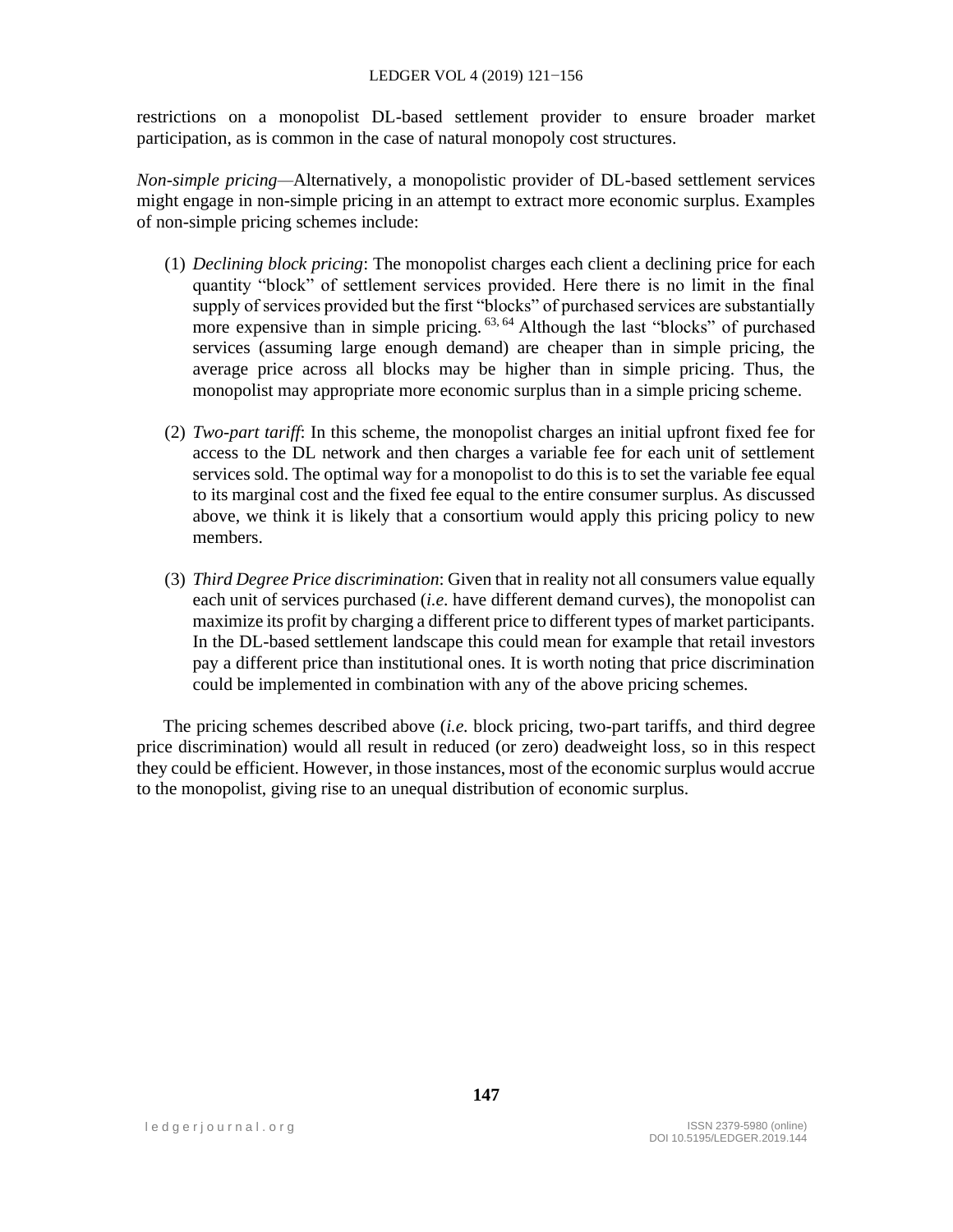*6.4 The role of regulators—*If the above description of what a DL-based settlement industry landscape might look like is accurate, then the question arises as to what the role of regulators should be. We think that competition and prudential regulators might have a role to play, both because of the likely structure of the industry and because of financial stability concerns. Assuming that the DL-based settlement landscape is concentrated (*i.e.* a monopoly or oligopoly), competition regulators might need to consider whether to regulate prices in a manner that minimizes deadweight losses (but still allows settlement service providers to recoup their costs).<sup>65</sup> Additionally, the regulator may require that DL settlement technology be compatible with alternative DL technologies so that other DL providers are incentivized to innovate and develop competitive solutions. This could partially alleviate the role of the network externality in concentrating activity*.* 

From a financial stability perspective, we note that if there is a first-mover advantage in the provision of DL technology, and time is of essence, then firms may rush to roll out a product that is not yet fully developed. As such, financial stability risks could ensue if some market participants start using a solution with design flaws or without having performed extensive testing including against cyber risks. This could be particularly problematic if the industry is concentrated and therefore largely reliant on a single DL network.

### **7. Conclusion**

The distributed ledger technology (DLT) is a mechanism by which data can be stored, shared and synchronized across multiple locations without the need of a single administrator. Although DLT became more widely known through its application on virtual currencies, such as Bitcoin, it has potential applications in other areas of finance. Post-trade processing, in general, and securities settlement in particular, is one area where DLT is often seen as having the potential to reduce back-office costs, increase security, and simplify processes, bringing net benefits to the end-user. Although it is unclear how (or whether) DLT will finally be adopted, one potential scenario would be a DLT-based solution that facilitates peer-to-peer clearing and settlement and dis-intermediates the industry. If this scenario materializes, the obvious question that then arises is what the new post-trade industrial landscape might look like and what the role of regulators might be.

To answer this, we first discuss how technological innovation in post-trade processing could benefit from collaboration among industry participants. In the particular case of DLT (or similar technological innovations), we argue that technological know-how resembles a public good in that it is both expensive to develop and difficult to appropriate. This, in turn, means that there are unlikely to be sufficient private incentives for innovation in a competitive environment and that by facilitating some degree of coordination among market participants, relevant authorities could help foster the optimal amount of innovation.

We then argue that in DLT-based settlement, participation in a settlement network constitutes a private good offered by whoever develops the technology faster and better. Since DLT-based settlement is a technology characterized by network externalities, by a first-mover advantage and by decreasing average costs, in equilibrium there will likely be one or only a few providers of DLT-based settlement. This means that the economic surplus obtained by technological improvements and by dis-intermediating traditional post-trade processing risks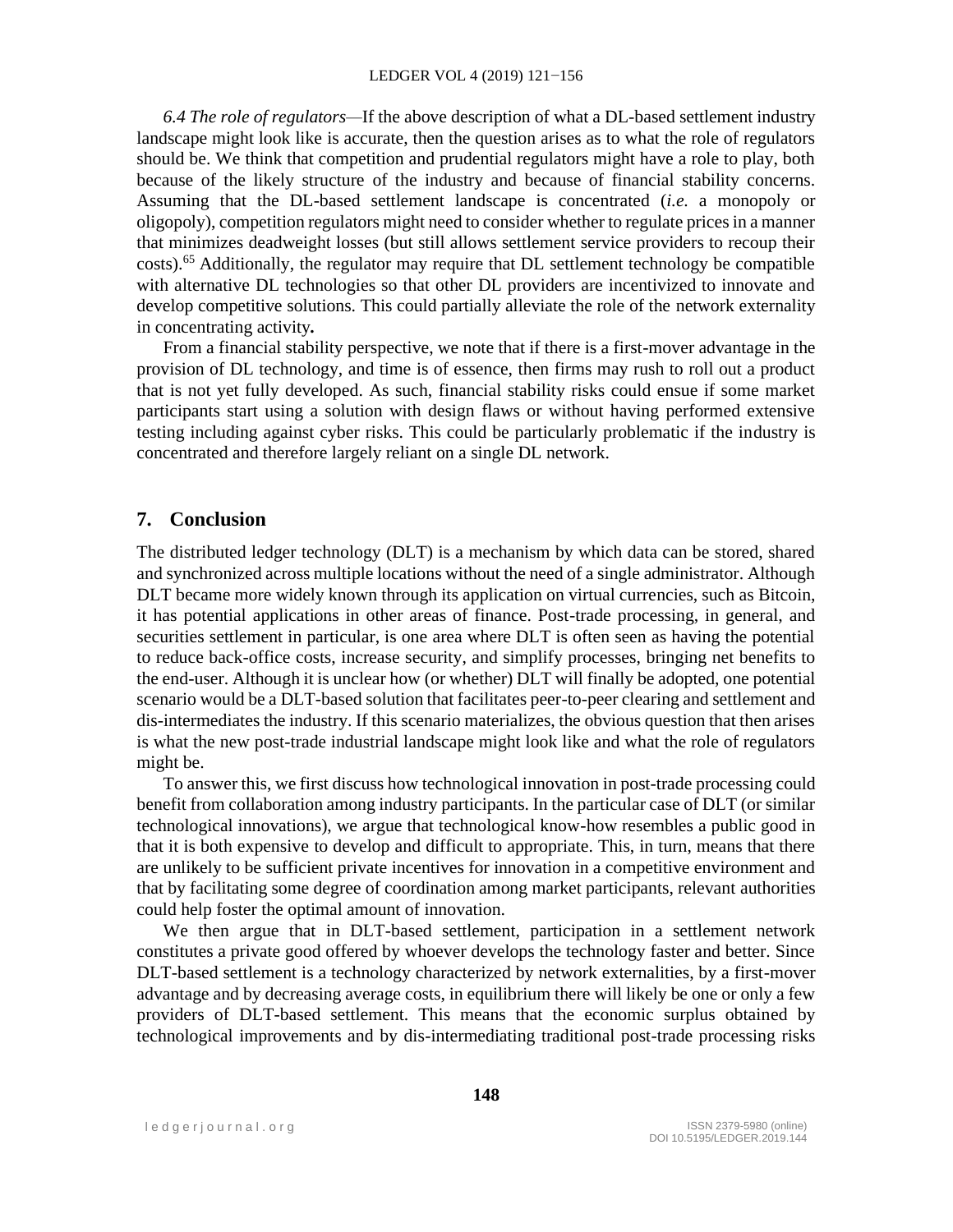either being offset by deadweight loss or being entirely consumed by the new network provider(s), depending on the pricing scheme that these provider(s) choose to employ. In either case, absent any regulatory safeguards, end-users may not benefit from reduced costs.

Finally, from a financial stability perspective, there could be significant implementation risks if market participants, under the pressure of gaining a first-mover advantage, deploy solutions which have not been sufficiently tested, including against cyber risk, or which suffer from other design flaws.

## **Acknowledgements**

The authors would like to thank David Bailey, Paul Bedford, Richard Brown, Tatiana Cutts, Andrew Hauser, Todd Keister, Mark Manning, Irina Mnohoghitnei, Huy Nguyen, Chris Redmond, Simon Scorer, Karl Shell, Rhiannon Sowerbutts, Claire Sunderland Hay, Roger Willis, Graham Young, seminar participants at the Bank of England, of the 2017 joint Bank of England-LSE Workshop on Financial Market Infrastructures and participants of the 2017 Fintech joint conference of the Federal Reserve Bank of Philadelphia and the Journal of Economics and Business, for many helpful comments and suggestions. During the time this paper was written Garratt consulted for Payments Canada and R3 on work related to Project Jasper. Any errors are our own.

## **Notes and References**

<sup>1</sup> Here, distributed data processing refers to a system where data is distributed across the participating nodes. This is in contrast to a single, centralized server that provides data processing services to all connected systems. Decentralization means that the control of the database is shared across multiple nodes. In Section 3 we provide additional detail.

<sup>2</sup> To date, various DL developments have been disclosed, including a joint project of the Australian Securities Exchange (ASX) with Digital Asset Holdings (DAH), a project by the Japan Exchange Group (JPX), or a project by the Deutsche Börse in cooperation with Germany's central bank, to mention just a few.

<sup>3</sup> See, for example, No Author, "Distributed Ledger Technology in Payment, Clearing and Settlement: An Analytical Framework." *Committee on Payments and Market Infrastructures*  (CPMI) (February 2017) http://www.bis.org/cpmi/publ/d157.pdf; No Author, "The Distributed Ledger Technology Applied to Securities Markets." *European Securities Markets Authority* (ESMA) Report (January 2017) https://www.esma.europa.eu/sites/ default/files/library/dlt report - esma50-1121423017-285.pdf; No Author, "Discussion Paper on Distributed Ledger Technology." *UK Financial Conduct Authority*, Discussion Paper 17/3 (April 2017) https://www.fca.org.uk/publication/ discussion/dp17-03.pdf; No Author, "Distributed Ledger Technology: Implications of Blockchain for the Securities Industry." *Financial Industry Regulatory Authority* (FINRA) (January 2017) https://www.finra.org/sites/default/files/FINRA\_Blockchain\_ Report.pdf; No Author, "IOSCO Research Report on Financial Technologies." OICU-IOSCO (February 2017) https://www.iosco.org/library/pubdocs/pdf/IOSCOPD554.pdf;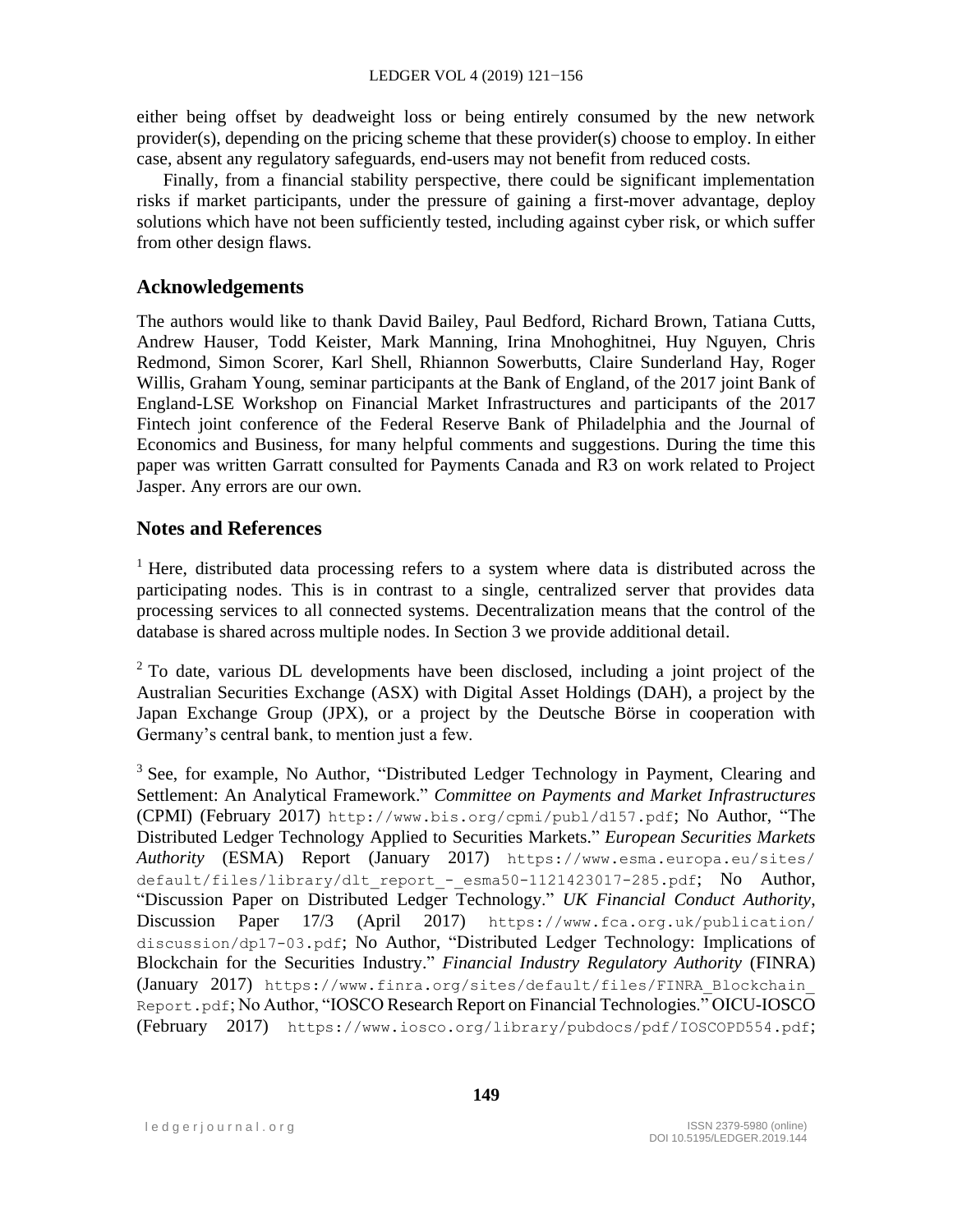Manning, M., Sutton M., Zhou, J. "Distributed Ledger Technology in Securities Clearing and Settlement: Some Issues." *JASSA* **3** 30-36 (2016) https://search.informit.com.au/ documentSummary;dn=419799286672843;res=IELAPA; Mills, D. (*et al.*) "Distributed Ledger Technology in Payments, Clearing, and Settlement." *Federal Reserve Board* Finance and Economics Discussion Series 2016-095 (2016) https://doi.org/10.17016/ FEDS.2016.095.

<sup>4</sup> Pinna, A., Ruttenberg W. "Distributed Ledger Technologies in Securities Post-Trading: Revolution or Evolution." *European Central Bank* (ECB) Occasional Paper Series no. 172, (April 2016) https://www.ecb.europa.eu/pub/pdf/scpops/ecbop172.en.pdf.

<sup>5</sup> See, for example: Van Steenis, H., Graseck, B., Simpson, F., Faucette, J. "Blockchain in Banking: Disruptive Threat or Tool?" *Morgan Stanley Global Insight* (April 2016) https://hub.digitalasset.com/hubfs/Industry%20Reports/morgan-stanleyreport.pdf; No Author, "Blockchain in Capital Markets: The Prize and the Journey." *Oliver Wyman / Euroclear* (February 2016) http://www.oliverwyman.com/content/dam/ oliver-wyman/global/en/2016/feb/BlockChain-In-Capital-Markets.pdf; No Author, "SWIFT on Distributed Ledger Technologies." *SWIFT / Accenture* position paper (April 2016) https://www.swift.com/resource/swift-distributed-ledgertechnologies; Mainelli, M., Milne, A. "The Impact and Potential of Blockchain on the Securities Transaction Lifecycle." *SSRN*, SWIFT Institute Working Paper No. 2015-007 (May 2016) https://ssrn.com/abstract=2777404; and McWaters, J. (*et al.*) "The Future of Financial Infrastructure: An Ambitious Look at How Blockchain Can Reshape Financial Services." *World Economic Forum* (August 2016) http://www3.weforum.org/docs/WEF\_ The future of financial infrastructure.pdf.

<sup>6</sup> Committee on Payment and Settlement Systems, "Principles for Financial Market Infrastructures." *Bank for International Settlements / OICU-IOSCO* (April 2012) https://www.iosco.org/library/pubdocs/pdf/IOSCOPD377-PFMI.pdf.

 $<sup>7</sup>$  Delivery-versus-payment means that securities and cash are exchanged simultaneously and</sup> only after they have both been deposited with the CSD. This minimizes settlement risk, *i.e.* instances where a security buyer makes a cash payment but does not receive the security (or vice versa) because the seller has in the meantime defaulted.

 $8$  CSDs may lend securities to a security seller to enable him to settle his transaction.

 $9$ The term "international CSD" is used to characterize CSDs which are also depositories of Eurobonds.

<sup>10</sup> Peterhoff, D., Miller, A., Romeo, J., Patel, H., Holroyd, B. "The Capital Markets Industry: The Times They Are A-Changin'." *Oliver Wyman* (2014) https://www.oliverwyman.com/ content/dam/oliver-wyman/global/en/files/insights/financial-services/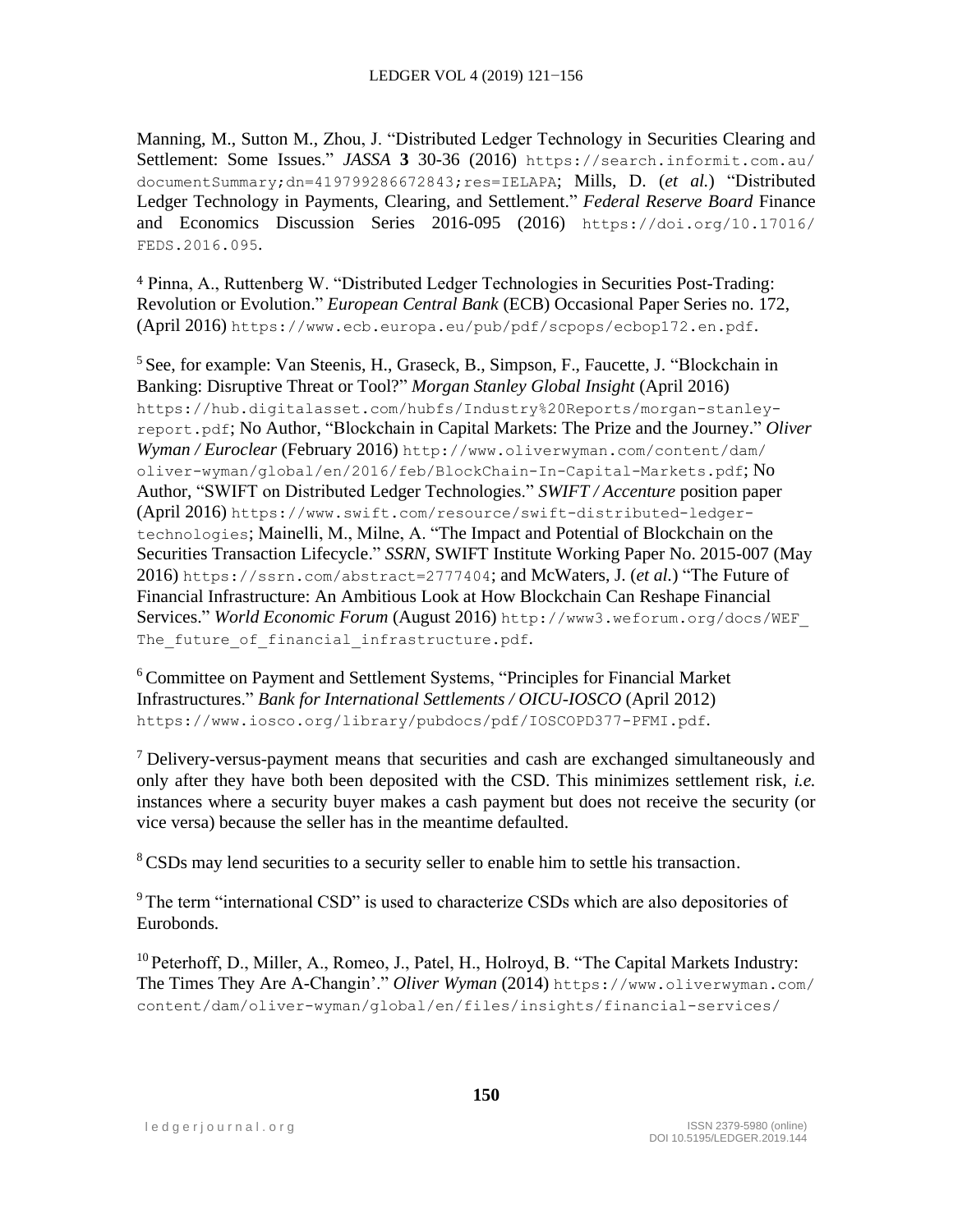2015/March/The\_Capital\_Markets\_Industry.pdf.

<sup>11</sup> No Author, "Charting a Path to a Post-Trade Utility: How Mutualized Trade Processing Can Reduce Costs and Help Rebuild Global Bank ROE." *Broadridge* White Paper (2015) http://www.broadridge.com/broadridge-insights/Charting-a-Path-to-a-Post-Trade-Utility.html.

<sup>12</sup> Sometimes also called "mutual distributed ledger" to emphasize the importance of mutualized ownership.

 $13$ <sup>13</sup>This is because if one wanted to alter data in a block, one would have to also alter all the subsequent blocks.

<sup>14</sup> Swanson, T., "Consensus-as-a-Service: A Brief Report on the Emergence of Permissioned, Distributed Ledger Systems." *ofnumbers.com* (2015) https://www.ofnumbers.com/2015/ 04/06/consensus-as-a-service-a-brief-report-on-the-emergence-ofpermissioned-distributed-ledger-systems/ makes an interesting distinction between centralization in governance and centralization in validation. In principle, validation can be de-centralized while at the same time governance and rule-making authority may rest with a single entity. The opposite may also be true.

<sup>15</sup> It should be noted, however, that some validation processes may be susceptible to censorship by a small minority of participants. See: Garratt, R., "A Distributed Version of Repugnance as a Constraint on Markets." *Liberty Street Economics* (2015) http://liberty streeteconomics.newyorkfed.org/2015/09/a-distributed-version-ofrepugnance-as-a-constraint-on-markets.html.

 $16$  Validation functions can be performed separately. Ensuring a participant has funds available to initiate a transaction can be done locally, but prevention of double spending requires a global perspective (see section 6.1).

 $17$  A Sybil attack is a traditional way of undermining a P2P network by creating large amounts of fake identities in order to gain a disproportional amount of influence or votes in the network.

 $18$  Of course the degree to which this is an inhibitor will also depend on the values at stake.

<sup>19</sup> Eyal I., Sirer E. G. "Majority Is Not Enough: Bitcoin Mining Is Vulnerable." In: N. Christin, R. Safavi-Naini (Eds.), *Financial Cryptography and Data Security FC 2014.* Berlin, Heidelberg: Springer 436-454 (2014) https://doi.org/10.1007/978-3-662-45472- 5\_28.

 $20$  For example, in Ethereum's proposed "Casper" protocol, anyone can participate in block production by placing a security deposit ("posting a bond"). After posting a bond one has an opportunity to bet on which block will be included next. The incentives are such that one makes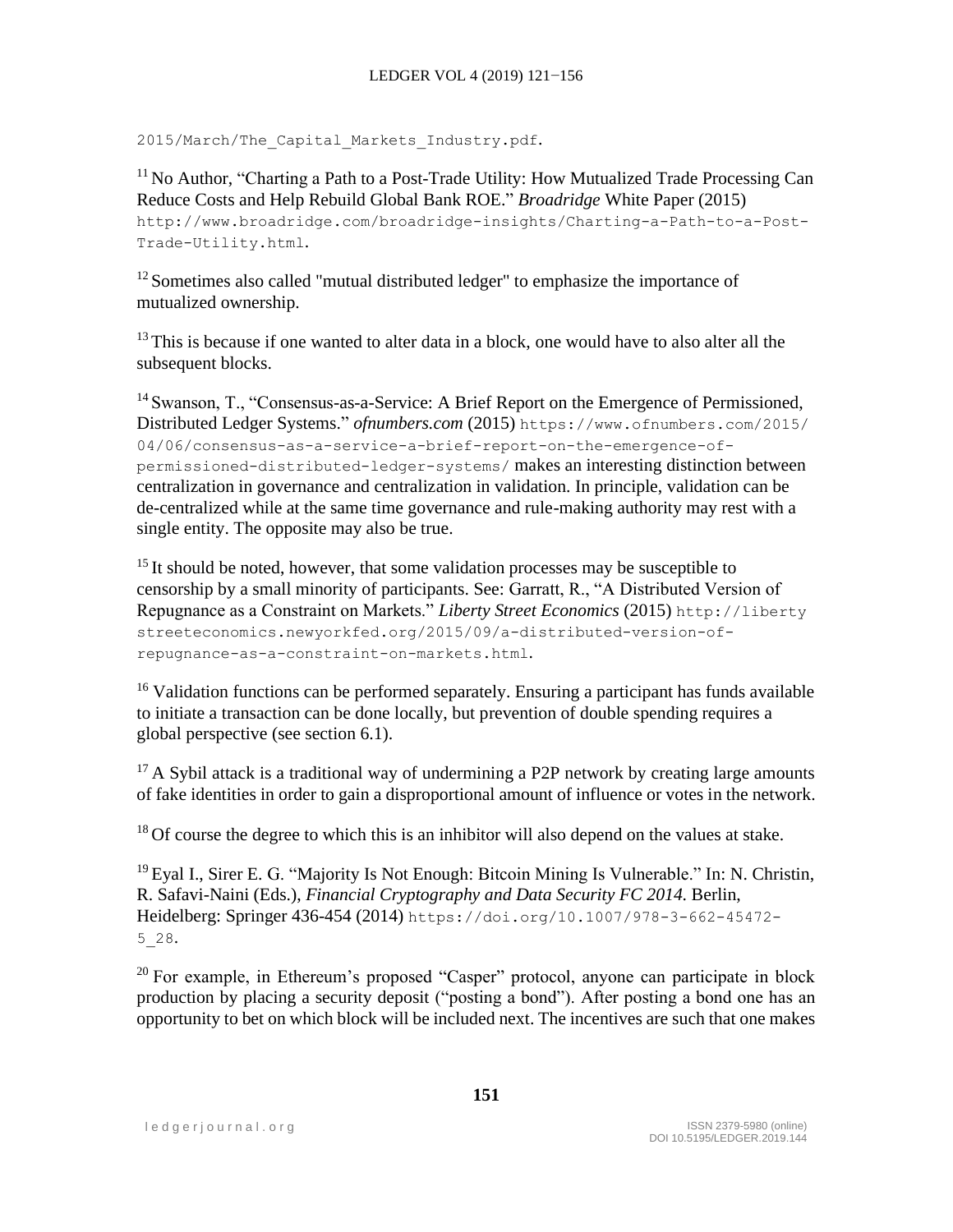money by betting with the eventual consensus and lose money by betting against the consensus.

 $^{21}$  See: https://www.ethtrade.org/Understanding ethereum.pdf.

 $^{22}$ Belinky, M., Rennick, E., Veitch, A. "The FinTech 2.0 Paper: Rebooting Financial Services." *Santander InnoVentures / Oliver Wyman / Anthemis* (2015) http://www. oliverwyman.com/content/dam/oliver-wyman/global/en/2015/jun/The\_ Fintech 2 0 Paper Final PV.pdf.

 $^{23}$  See: Mainelli, M., Milne, A., "The Impact and Potential of Blockchain on the Securities Transaction Lifecycle." *SSRN*, SWIFT Institute Working Paper No. 2015-007 (May 2016) https://ssrn.com/abstract=2777404.

 $^{24}$  A somehow different consideration may apply to other asset classes, where the processes are still substandard. One typical example is that of syndicated loans, where the post-trade cycle is inefficient, slow, costly and unpredictable, frequently stretching to  $T+21$ , far from the  $T+7$ promoted by the industry. However, even in these cases delays in settlement are largely driven by legal complications associated with the transfer of loan participations (see: Mainelli, Milne in note 23).

<sup>25</sup> See: Khapko, M., Zoican, M. "How Fast Should Trades Settle?" *Management Science*  (forthcoming), available at *SSRN*: https://dx.doi.org/10.2139/ssrn.2881331 for a formal exposition of this trade-off.

<sup>26</sup> Morgan Stanley expects windows to shorten, but not to T+0. Some platforms are building a "T+ whatever you want" functionality which would also allow users to price for the liquidity they want (See: "Blockchain in Banking: Disruptive Threat or Tool?" (note 5, above) p. 7).

<sup>27</sup> Micheler, E. "Custody Chains and Asset Values: Why Crypto-Securities Are Worth Contemplating." *Cambridge Law Journal* **74.3** 505-533 (2015) https://doi.org/10. 1017/S0008197315000598.

<sup>28</sup>The Bank of Canada recently released a study (Chapman (*et al*.) 2017, see note 53, below) that assessed their work to build a proof of concept wholesale interbank payment system using a distributed ledger. The study concluded that at this time a "DLT wholesale payment system is unlikely to match the net benefits of a centralized wholesale payment system," but that "[Over-the- counter markets (for stocks, bonds and derivatives), syndicated loans and trade finance] could be significantly improved using a DLT-based platform if they could be integrated with a core wholesale payment system, resulting in the transfer of cash payments using central bank money" (p. 10).

 $29$  In blockchain-type of consensus, appending a block at a point which is not considered the last block of the valid chain could lead to a bifurcation (a "fork"). This is resolved by the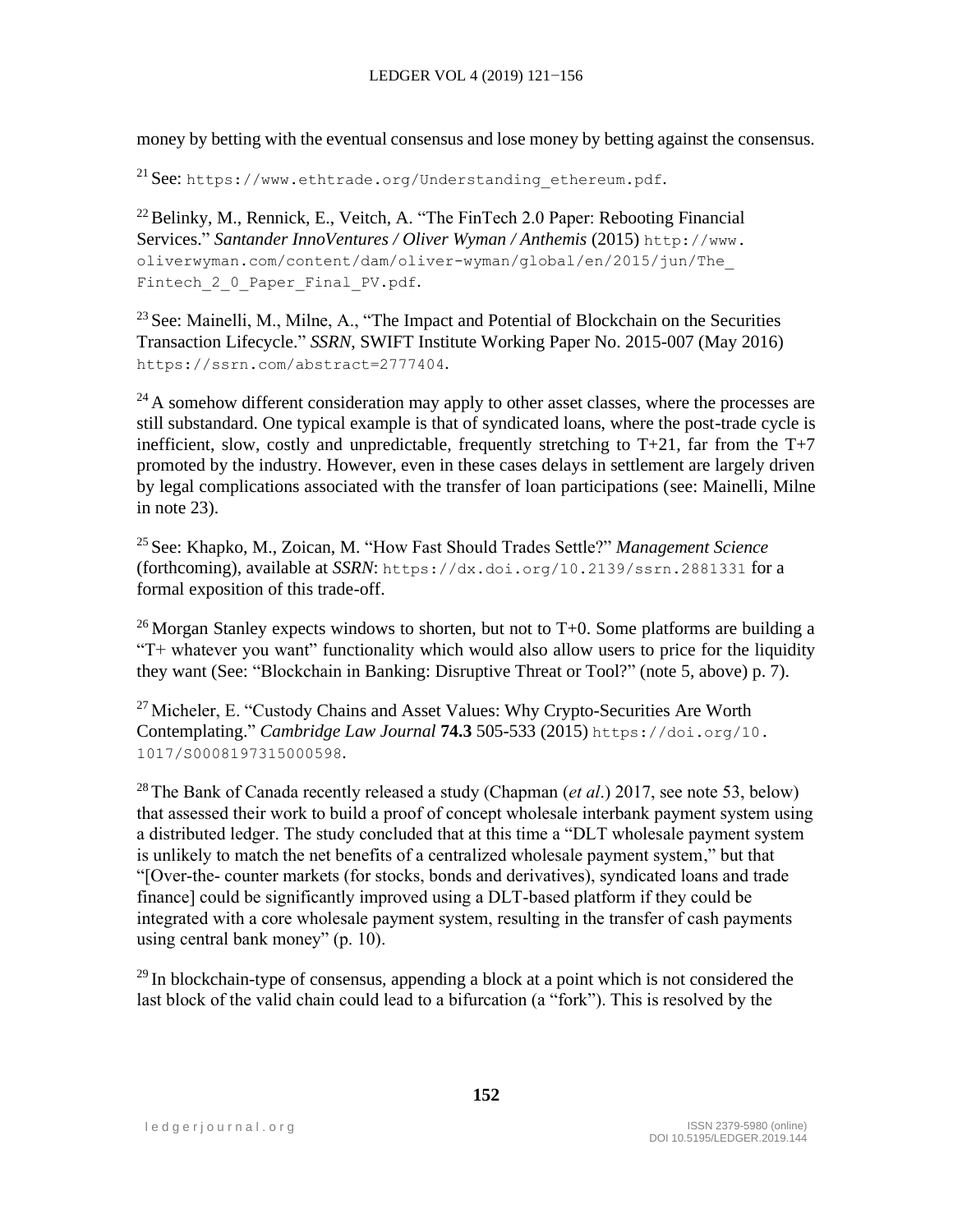agreement that the longest chain is always the valid one.

<sup>30</sup> Trade matching is the comparison of the trade attributes (*e.g.* date, price, quantity, *etc.*) as submitted separately by the security buyer and seller. This comparison is done electronically and a trade cannot be settled unless the buyer and seller-submitted attributes match. For an example see the following note.

 $31$  No Author, "Embracing Disruption: A White Paper to the Industry." *Depository Trust & Clearing Corporation* (DTCC) White Paper (January 2016) https://ccl.yale.edu/ sites/default/files/files/DTCC\_embracing%20disruption%20white%20paper\_fi nal\_jan-16.pdf.

<sup>32</sup> See, for example: Brown, R., Carlyle, J., Grigg, I., Hearn, M. "Corda: An Introduction." *Corda* (2016) https://docs.corda.net/\_static/corda-introductorywhitepaper.pdf.

<sup>33</sup> See, for example: No Author, "The Global Synchronization Log." *Digital Asset* (November 2016) http://hub.digitalasset.com/hubfs/Documents/TheGlobal SynchronizationLog.pdf.

<sup>34</sup> As of October 2014, there were 41 CSDs in 37 countries covering the whole geographical area of Europe. In the 28 countries of the European Union, there are 31 CSDs plus 6 securities settlement systems operated by national central banks (in Belgium, Bulgaria, the Czech Republic, Greece, Poland and Romania), which primarily settle government securities, according to the "CSD Factbook" (ECSDA, 2015), available at: http://ecsda.eu/wpcontent/uploads/2015\_CSD\_Factbook.pdf.

<sup>35</sup> See: Committee on Payments and Market Infrastructures, "Statistics on Payment, Clearing and Settlement Systems in the CPMI Countries: Figures for 2015." *Bank for International Settlements* (December 2016) http://www.bis.org/cpmi/publ/d155.pdf.

<sup>36</sup> For example, according to Euroclear's Annual Report 2016, 85% of total consolidated operating income was from fees and commissions. See: No Author, "Euroclear plc: Annual Report 2016." *Euroclear* (2016) https://www.euroclear.com/dam/annualreport/ 2016/EuroclearPlcAnnualReport2016.pdf.

 $37$  See: "Blockchain in Banking: Disruptive Threat or Tool?" (note 5, above).

<sup>38</sup> Arrow, K. J. "Economic Welfare and the Allocation of Resources from Inventions." In R. R. Nelson (Ed.), *The Rate and Direction of Inventive Activity*. Princeton: Princeton University Press 609-626 (1962) http://www.nber.org/chapters/c2144.

 $39$  It is important to note that we are not referring here to an up-and-running DLT settlement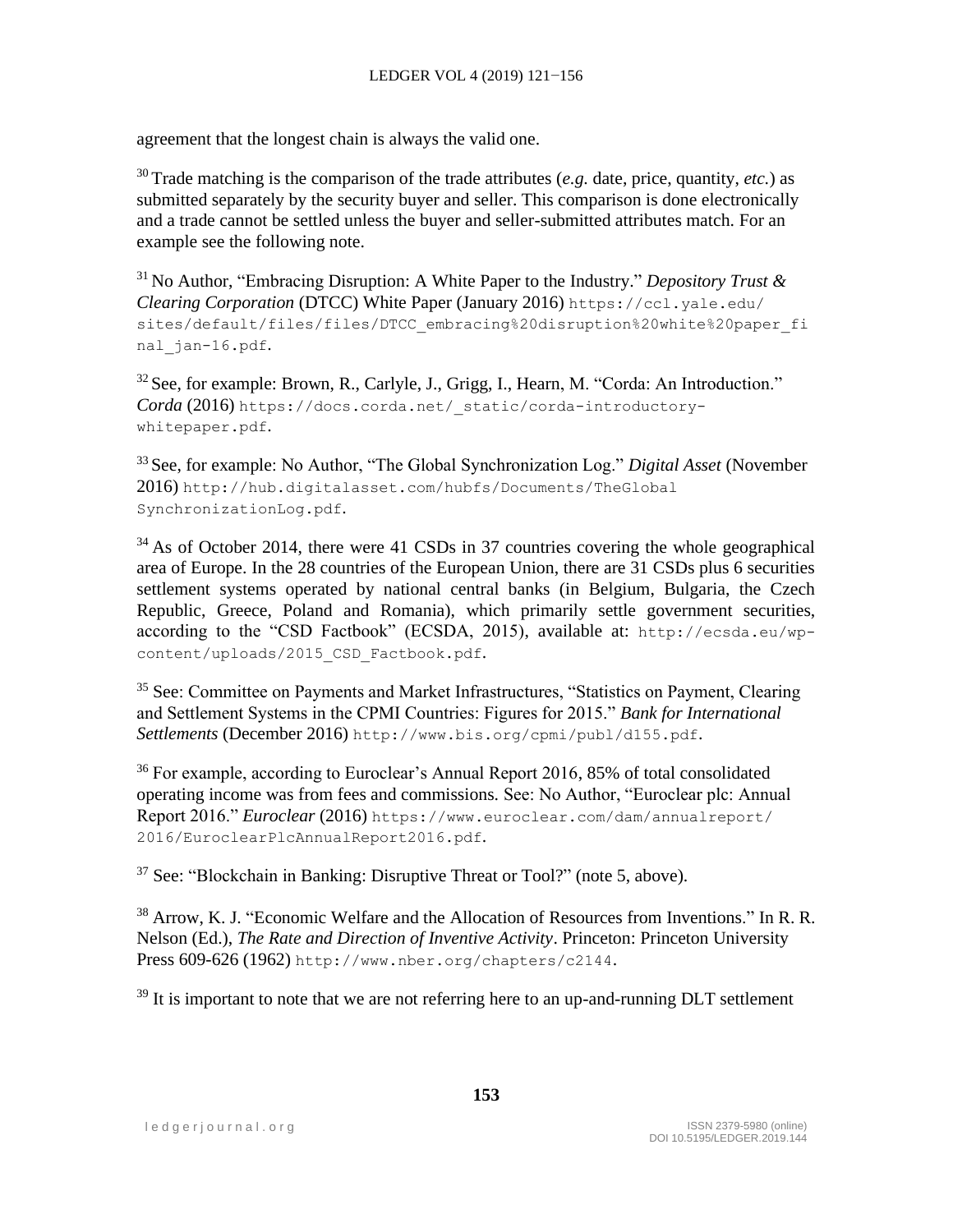network, but rather to the technology that underlies such a network.

 $40$  Arrow focused on more than just appropriability in his paper. He also emphasized uncertainty and increasing returns as reasons why a free enterprise economy will underinvest in invention and research (see note 38, above, p. 619).

<sup>41</sup> Bozeman, B., Link, A., Zardkoohi, A. "An Economic Analysis of R&D Joint Ventures." *Managerial and Decision Economics* **7** 263–266 (1986) https://www.doi.org/10.1002/ mde.4090070408.

 $42$  Convexity is convenient, but not necessary, as will be clear from the arguments that follow.

<sup>43</sup> We abuse notation slightly and let  $y(x) = \sum_{i=1}^{n} b_i - x_i$ .

<sup>44</sup> Existence and uniqueness of a Nash Equilibrium for this game is established, under additional assumptions, in Bergstrom, T., Blume, L., Varian, H. "On the Private Provision of Public Goods." *Journal of Public Economics* **29.1** 25-49 (1986) https://doi.org/10. 1016/0047-2727(86)90024-1.

<sup>45</sup> We change notation slightly to avoid using subscripts. The restrictions on the relative magnitudes of a and b ensure a Nash equilibrium exists in which both firms contribute to the public good.

 $46$  We can think of this as a production function multiplied by an output price which is normalized to 1.

<sup>47</sup> Teece, D. J. "Firm Organization, Industrial Structure, and Technological Innovation." *Journal of Economic Behaviour & Organization* **31.2** 193-224 (1996) https://doi.org/ 10.1016/S0167-2681(96)00895-5.

<sup>48</sup> Although CSDs have faced some competition, this has been mostly around the provision of ancillary services.

<sup>49</sup> See Schindler, J. "FinTech and Financial Innovation: Drivers and Depth." *SSRN*. Finance and Economics Discussion Series (FEDS) working paper no. 2017-081 https://dx.doi. org/10.17016/FEDS.2017.081 for a compelling account of why the FinTech revolution is occurring at this time. Many of the buy- and sell-side arguments he provides apply here.

 $50$  This is the conclusion drawn in Shell, K. "Toward a Theory of Inventive Activity and Capital Accumulation." *The American Economic Review* **56.1/2** 62-68 (1966) https://www.jstor.org/stable/1821268; and Shell, K. "A Model of Inventive Activity and Capital Accumulation." In K. Shell (Ed.) *Essays on the Theory of Optimal Economic Growth.* Cambridge, Massachusetts: MIT Press 67-85 (1967); and further explored in Shell, K. "Inventive Activity, Industrial Organisation and Economic Growth." In J. A. Mirrlees, N.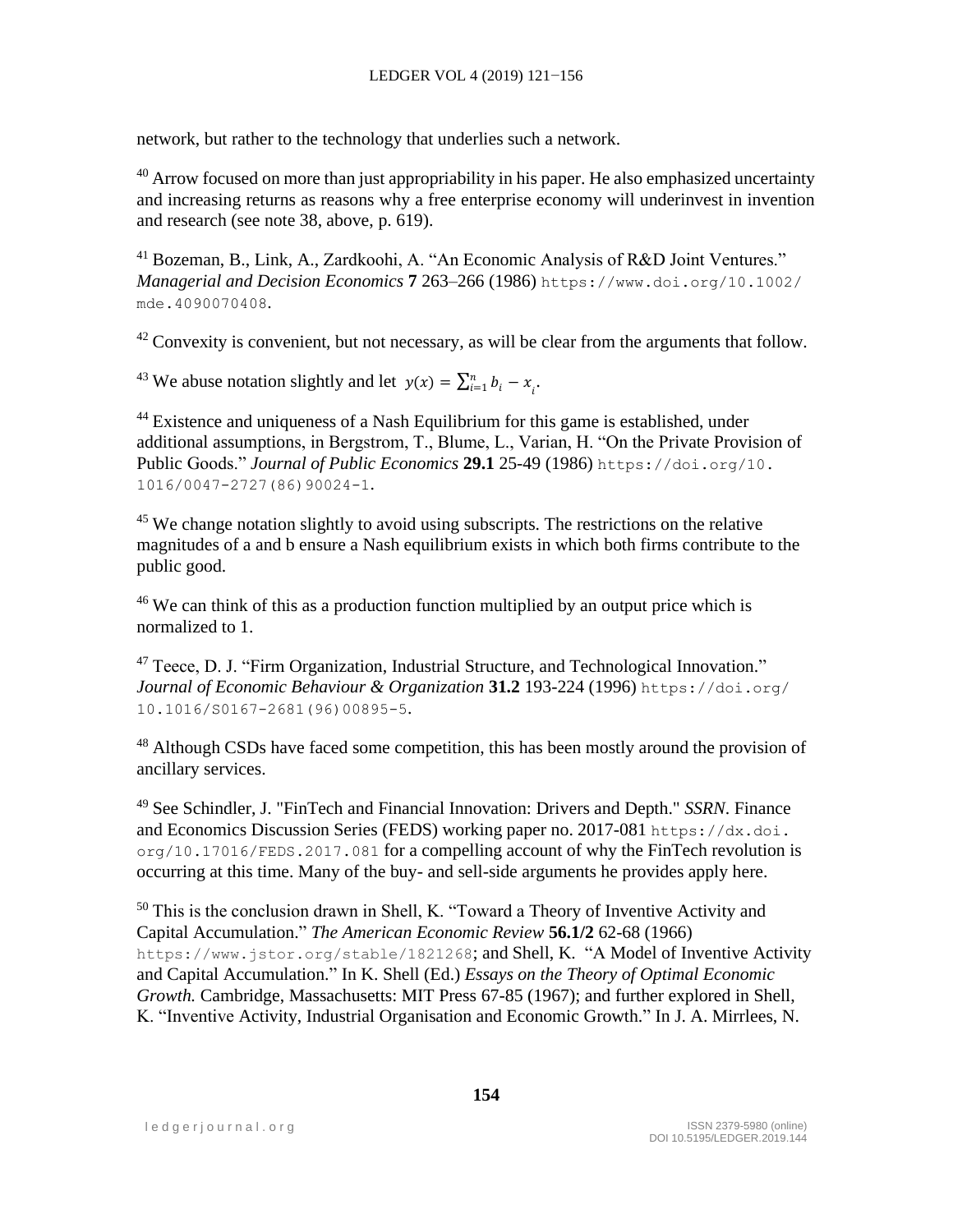Stern (Eds.) *Models of Economic Growth*. London: Macmillan 77-100 (1973); and in Antinolfi, G., Keister, T., Shell, K. "Growth Dynamics and Returns to Scale: Bifurcation Analysis." *Journal of Economic Theory* **96.1-2** 70-96 (2001) https://www.doi.org/10. 1006/jeth.1999.2632; in which technical knowledge is modelled as a non-conventional factor of production that complements capital and labor in ways that are invariant to scale. Increases in all factors, including technical knowledge, imply increasing returns to scale which implies that the pure competitive provision of technical knowledge is not possible (this is an immediate consequence of Euler's theorem).

<sup>51</sup> For example, see: Reinganum, J. "Innovation and Industry Evolution." *The Quarterly Journal of Economics* **100.1** 81-99 (1985) https://doi.org/10.2307/1885736.

```
52 https://www.justice.gov/atr/national-cooperative-research-and-
production-act-1993.
```
<sup>53</sup> As mentioned in note 28, the Canadian efforts are summarized in Chapman, J., Garratt, R., Hendry, S., McCormack, A., McMahan, W. "Project Jasper: Are Distributed Wholesale Payment Systems Feasible Yet?" *Bank of Canada Financial System Review* (June 2017) https://www.bankofcanada.ca/wp-content/uploads/2017/05/fsr-june-2017 chapman.pdf.

<sup>54</sup> The idea of government-sponsored collaboration is of course not uniquely applicable to DLT. The same rationale would apply to any kind of know-how with applications to security settlement.

```
55 See https://www.fca.org.uk/firms/project-innovate-innovation-hub/
regulatory-sandbox.
```
<sup>56</sup> This setting corresponds to one of the potential scenarios described in Pinna and Ruttenberg (2016) (see note 4, above). That is, a scenario where the current post-trade processes are superseded by automated clearing and settlement, taking place among a network of securityissuing entities and final investors.

<sup>57</sup> Because of the double-spending problem, for instance.

<sup>58</sup> The authors thank Roger Willis for suggesting this analogy.

 $59$  N buys and N sells between the new participant and each of the existing participants.

 $60$  A hash function takes an input of any length and produces an output of fixed length that is deterministic, but not predictable. As such, it is impossible to predict what the output will be if there is any change to the input. The hash problem involves hashing information about new blockchain transactions, past transactions and the miner's public address and combining it with a nonce (*i.e.* meaningless additional information that changes the hash output), in order to obtain